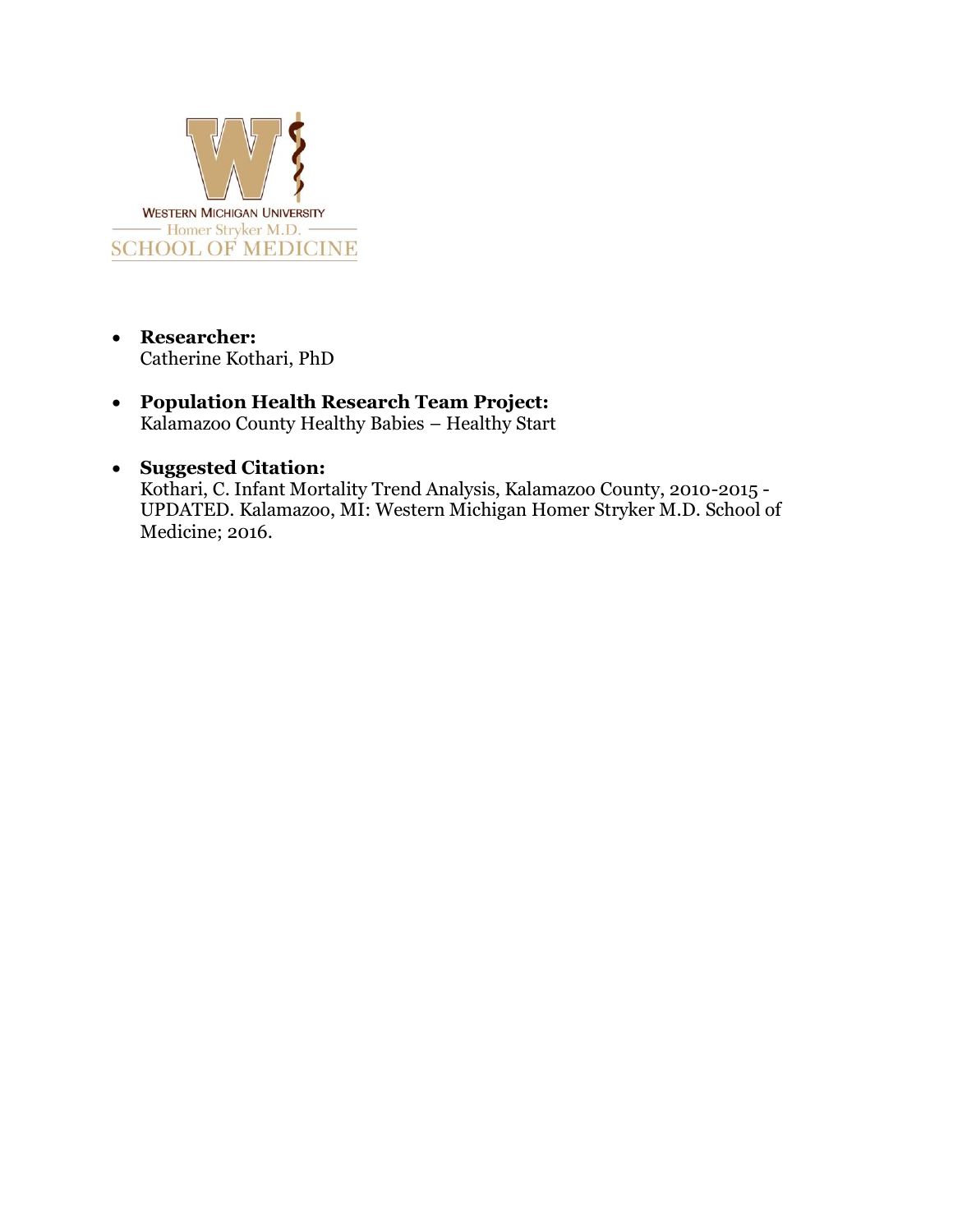PROJECT NAME: Kalamazoo County Healthy Babies-Healthy Start

TITLE OF REPORT: Infant Mortality Trend Analysis, Kalamazoo County, 2010-2015 – UPDATED\*

AUTHOR: Catherine L. Kothari, Local Evaluator

\*This report has been updated by recoding "undetermined" SUID cases as "sleep-related," after consultation with Lindsay Gross, National Sudden Unexpected Infant Death Registry

 $\mathcal{L}_\text{max}$  , and the contribution of the contribution of the contribution of the contribution of the contribution of the contribution of the contribution of the contribution of the contribution of the contribution of t

#### Section I: Introduction

Within Kalamazoo County the overall infant mortality rate (IMR) has dropped precipitously over the last decade, from 10.2 (per 1,000 births) during the 2001-2003 period to 6.0 (per live births) during the 2011-2013 period. However during this same period, the racial disparity between White and Black infant deaths has grown: from a Black-White ratio of 2.3 during the 2001-2003 period (19.5 Black IMR and 8.4 White IMR) to a ratio of 4.0 during the 2011-2013 period (15.5 Black IMR and 3.9 White IMR). This disparity is nearly double the nation's Black-White ratio of 2.2 and the state of Michigan's ratio of 2.3 (in 2013).<sup>12</sup>

The social determinants of health theory, adopted by health agencies across the globe, understands racial inequity as the end result of social institutions that systematically disadvantage people of color, particularly those of Black race.<sup>345</sup> Within this framework, social exclusion from economic participation and power is a major vehicle for institutionalized racism in the U.S. Poverty is experienced by 2.6 times more Blacks than Whites, extreme intergenerational poverty is more common among Blacks,<sup>6</sup> and racially segregated Black neighborhoods consistently have greater concentrations of poverty.<sup>7</sup> Living in segregated, high poverty communities further compounds the effect of individual poverty through exposure to distressed physical environments (pollution, dilapidated housing, zoning), fragmented social networks (social support, norms, crime, political power) and limited health-related resources (health care, nutrition, recreation, transportation).<sup>89</sup>

<sup>&</sup>lt;sup>1</sup> Michigan Department of Community Health. (2015) Michigan Infant Death Statistics: January 1 through December 31, 2013. Michigan Department of Community Health; Division for Vital Records and Health Statistics.

<sup>&</sup>lt;sup>2</sup> Mathews, RJ, MacDorman, MF, Thoma, ME. (2015) Infant Mortality Statistics from the 2013 Period Linked Birth/Infant Death Data Set. National Vital Statistics Reports. Vol 64, no 9.

<sup>3</sup> Smedley, B.D., Stith, A.Y. & Nelson, A.R. (eds) 2003, *Unequal treatment: Confronting racial and ethnic disparities in health care*, The National Academies Press, Washington, D.C.<br><sup>4</sup> Link, B.G. & Phelan, J. 1995, "Social conditions as fundamental causes of disease", *Journal of Health and Social Behavior*, , pp. 80.<br><sup>5</sup> Krieger, N. 2014, "Discrimination an

*Review, vol. 79, no. 6, pp. 1196.*<br><sup>7</sup> Osypuk, T.L., Galea, S., McArdle, N. & Acevedo-Garcia, D. 2009, "Quantifying separate and unequal racial-ethnic distributions of

neighborhood poverty in metropolitan america", *Urban Affairs Review*, vol. 45, no. 1, pp. 25.<br><sup>8</sup> Kramer, M.R. & Hogue, C.R. 2008, "Place matters: Variation in the black/white very preterm birth rate across U.S. metropoli

<sup>2002-2004&</sup>quot;, *Public Health Reports,* vol. 123, pp. 576

<sup>&</sup>lt;sup>9</sup> Derose, K.P., Gresenz, C.R. & Ringel, J.S. 2011, "Understanding disparities in health care addess, and reducing them, through a focus on public health", *Health Affairs,* vol. 30, no. 10, pp. 1844-1851.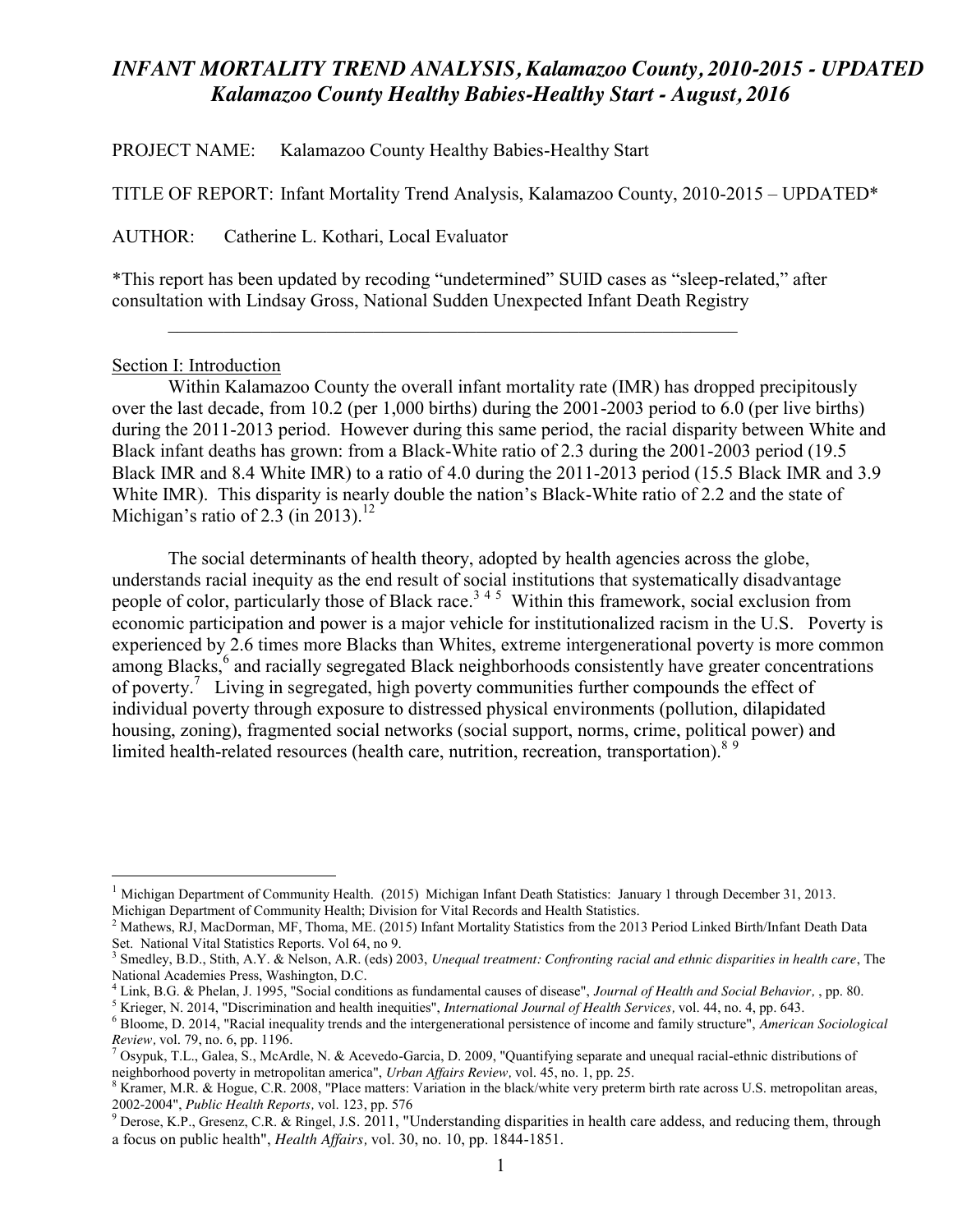Previous analyses have identified that, within Kalamazoo, race and socioeconomic status (SES) interact to produce birth outcomes, such that Black race is associated with 2.5 times greater risk of low birth weight even after SES is taken into account, and that higher SES benefits Whites but not Blacks.<sup>10</sup> Further, as seen in Figure 1 below, the Black infant mortality rate (IMR) has varied over the last seventeen years in Kalamazoo County, from a low of 9.8 to a high of 20.9 during the 2002-2004 period. The related racial disparity has varied alongside it, from a low of 1.4 Black-White disparity during the same earlier 1997-1999 period to a high of 4.5 during the more recent 2010-2012 period. This high disparity rate is due the combined effect of low White IMR and high Black IMR. In the most recent 2012-2014 period, the Black-White disparity was 3.0 (14.2 Black IMR and 4.7 White IMR).





Finally, as evident in the next table, Kalamazoo County leads the state in SUIDS among Black infants (45.1 deaths per 10,000 births) and in the raw difference in Black-White rates (45.1 – 7.6 = 37.6 rate difference).

<sup>&</sup>lt;sup>10</sup> Kothari, C.L., Paul, R., Dormitorio, B., Ospina, F., James, A., Lenz, D., Baker, K., Curtis, A., Wiley, J. (under review). The Interplay of Race, Socioeconomic Status and Neighborhood Residence upon Birth Outcomes in a High Black Infant Mortality Community. *Health and Place.*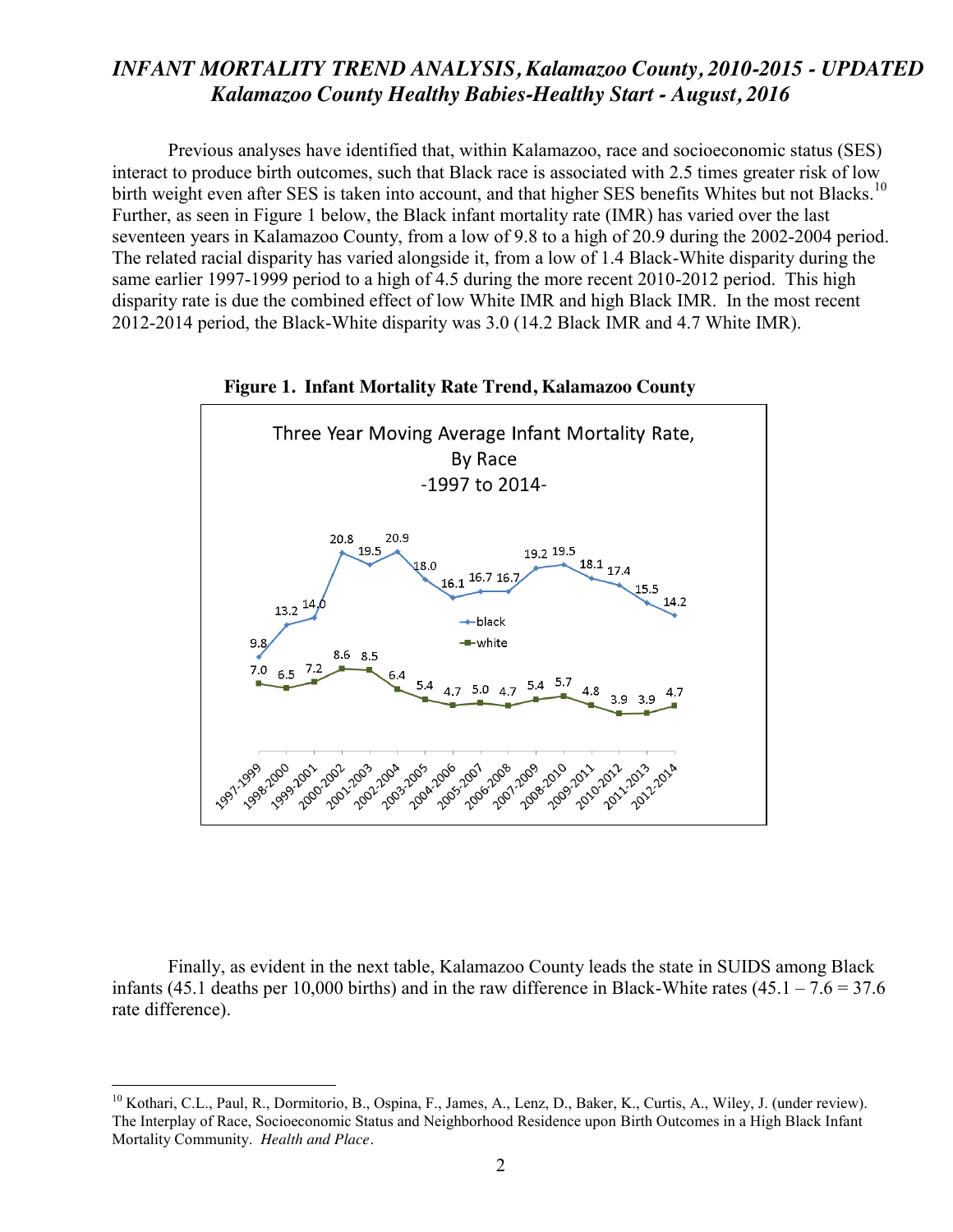| Table 1: Average number and rate of Sudden Unexpected Infant Deaths (SUIDS) among Black and    |                                                 |              |                           |              |                                 |              |                           |                           |                      |
|------------------------------------------------------------------------------------------------|-------------------------------------------------|--------------|---------------------------|--------------|---------------------------------|--------------|---------------------------|---------------------------|----------------------|
| White infants (MI 2009-2013, MI Birth cohort files appended with infant deaths (Birth Cohort)) |                                                 |              |                           |              |                                 |              |                           |                           |                      |
|                                                                                                | Mother's<br><b>Residence at</b><br><b>Birth</b> | <b>Total</b> |                           | <b>Black</b> |                                 | <b>White</b> |                           | Rate<br><b>Difference</b> | Rate<br><b>Ratio</b> |
|                                                                                                |                                                 | N            | per 10,000<br>live births | N            | per<br>10,000<br>live<br>births | N            | per 10,000<br>live births | $B - W$                   | B/W                  |
| $\mathbf{1}$                                                                                   | Wayne                                           | 145          | 12.2                      | 110          | 20.0                            | 31           | 5.9                       | 14.1                      | 3.4                  |
|                                                                                                | Detroit                                         | 108          | 20.5                      | 96           | 31.5                            | 9            | 1.7                       | 29.8                      | 18.4                 |
| $\overline{2}$                                                                                 | Oakland                                         | 37           | 5.6                       | 9            | 8.3                             | 22           | 4.6                       | 3.7                       | 1.8                  |
| 3                                                                                              | Genesee                                         | 32           | 12.5                      | 16           | 21.7                            | 16           | 9.4                       | 12.3                      | 2.3                  |
| $\overline{\mathbf{4}}$                                                                        | Kent                                            | 31           | 7.0                       | 11           | 19.1                            | 19           | 5.4                       | 13.7                      | 3.5                  |
| 5                                                                                              | <b>Kalamazoo</b>                                | 21           | 13.5                      | 12           | 45.1                            | 9            | 7.6                       | 37.6                      | 6.0                  |
| 6                                                                                              | Macomb                                          | 19           | 4.1                       | <6           |                                 | 13           | 3.8                       |                           |                      |
| 7                                                                                              | Calhoun                                         | 15           | 18.0                      | <6           |                                 | 11           | 16.9                      |                           |                      |
| 8                                                                                              | Muskegon                                        | 13           | 12.0                      | $<$ 6        |                                 | 8            | 10.7                      |                           |                      |
| 8                                                                                              | Saginaw                                         | 13           | 11.2                      | 7            | 22.6                            | <6           |                           |                           |                      |
| 8                                                                                              | Washtenaw                                       | 13           | 6.9                       | <6           |                                 | 9            | 7.2                       |                           |                      |
| 11                                                                                             | Berrien                                         | 11           | 11.5                      | 8            | 32.8                            | <6           |                           |                           |                      |
| 11                                                                                             | Ingham                                          | 11           | 6.7                       | $<$ 6        |                                 | 8            | 7.0                       |                           |                      |
| 11                                                                                             | Saint Clair                                     | 11           | 13.4                      | $\theta$     |                                 | 11           | 14.7                      |                           |                      |
|                                                                                                | Statewide                                       | 491          | 8.6                       | 192          | 18.0                            | 164          | 3.9                       | 14.0                      | 4.6                  |

Data source: Michigan Resident Infant mortality files, Michigan Resident Live Birth Files 2009-2013. Division for Vital Records & Health Statistics, MDHHS. Sudden Unexpected Infant Death was defined by the following ICD10 codes for cause of death on the death certificate: R95 (Sudden Infant Death Syndrome), Accidental Suffocation and Strangulation in Bed (W75) and all cases with an Unknown cause of death (R99).

As public health, healthcare and community agencies within Kalamazoo organize to respond to these troubling statistics, a deeper examination of the causes of infant deaths are needed, especially as these causes may vary by race and/or by SES. Furthermore, official vital records statistics, as a result of the effort to accurately link infant birth and death records, can lag by up to two years; which can interfere with a community's ability to identify and act upon emerging trends. Thus, an additional goal of the current study is to estimate infant mortality rates and trends to include the most current year, 2015.

#### *Key Questions:*

- 1) What is the trend of infant death frequency and rates, from 2010 to 2015, within Kalamazoo County?
- 2) What are the dominant differences in frequency/rates by race/ethnicity and by SES?
- 3) Do infant death causes vary by race/ethnicity, by SES or by the combination?

#### Section II: Process / Methodology:

This was a retrospective analysis of vital records data of infant births and infant deaths within Kalamazoo County Michigan, from 2010 to 2015. The 2010-2014 data were generated by the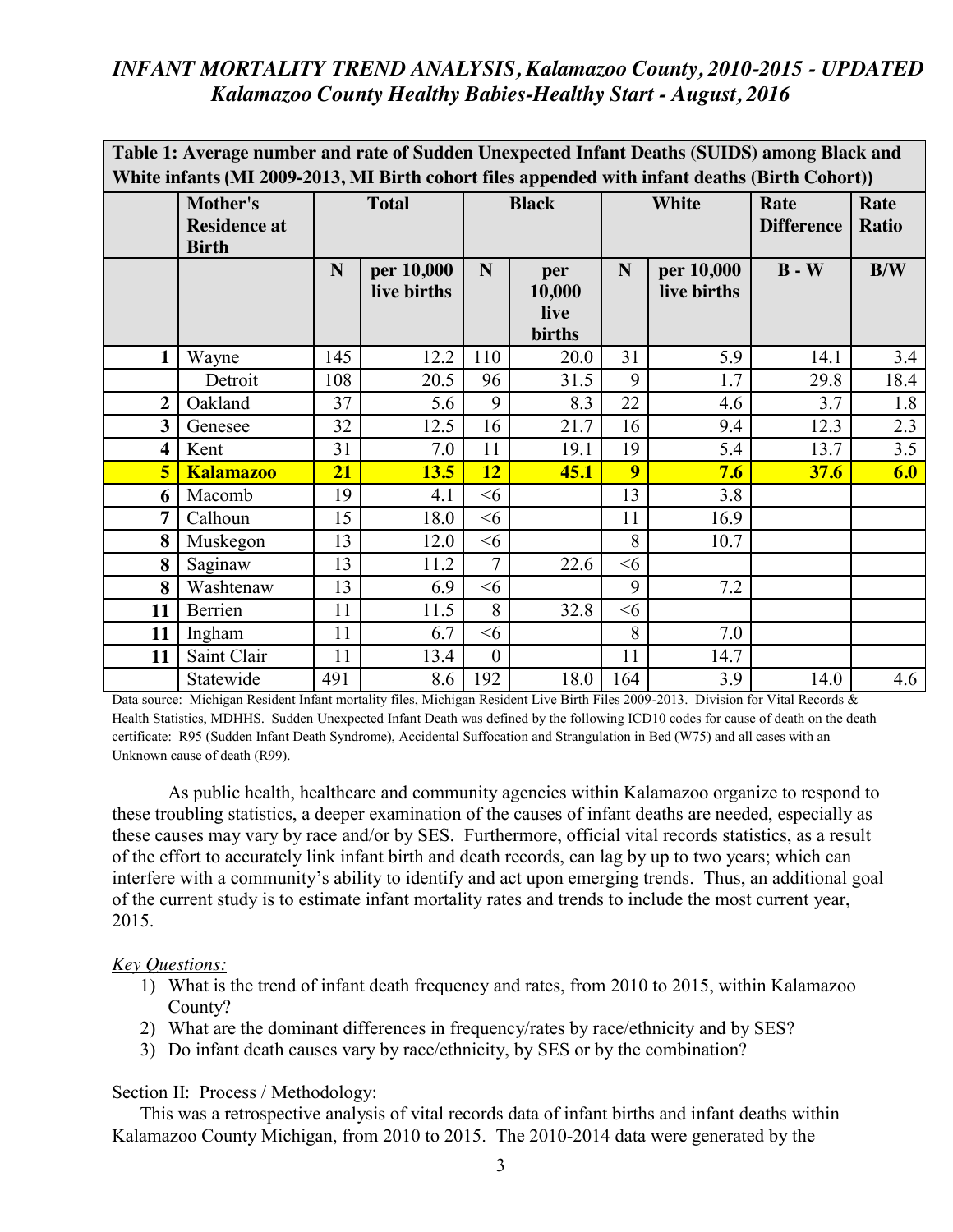Michigan Department of Community Health (MDCH), Division of Vital Records and Health Data Development, were exported as excel data files to the Kalamazoo County Health and Community Services, and subsequently shared, through a data use agreement, with the study investigator, Catherine Kothari PhD. Exported data files contained:

- $\bullet$  Infant birth records
- Linked infant birth/death records

The 2015 counts were generated from a manual abstraction of:

- Infant birth abstracts submitted to the Michigan Department of Community Health
- Infant death certificates produced by Kalamazoo County Clerks' Office

Only a subset of the variables contained within infant birth and death records were used for this analysis. The electronic databases contain the same information as the infant birth abstract and the death certificate, except that the infant death database also includes the associated ICD-9/10 death codes. The table below describes the analytical variables included in the current study, their source dataset and the function they served:

| Data set             | Variable(s)                                  | <b>Function</b>                |  |
|----------------------|----------------------------------------------|--------------------------------|--|
| <b>Birth Records</b> | <i>Identifiers:</i> maternal first, middle & | To link infant birth and death |  |
| database/abstract    | last name, maternal date of birth, infant    | records                        |  |
|                      | first, middle and last name, infant date     |                                |  |
| Linked birth-death   | of birth, birth certificate number, infant   |                                |  |
| database/death       | date of death, death certificate number      |                                |  |
| certificate          | -County of maternal residence at birth,      |                                |  |
|                      | county of birth, county of infant            |                                |  |
|                      | residence at death, county of death          |                                |  |
| <b>Birth Records</b> | Maternal: race, ethnicity, Medicaid-         | To analyze by race/ethnicity   |  |
| Database/abstract    | paid birth or not                            | and SES                        |  |
|                      | <i>Paternal: race, ethnicity,</i>            |                                |  |
| Linked birth-death   | Death characteristics: Age at death,         | To analyze by infant age and   |  |
| database/death       | cause(s) of death ICD-9/10 codes,            | cause of death                 |  |
| certificate          | cause(s) and manner of death listed          |                                |  |
|                      | <i>Infant:</i> race, ethnicity               | -To analyze by race/ethnicity  |  |
|                      | <i>Maternal: race, ethnicity</i>             |                                |  |
|                      | <i>Paternal: race, ethnicity</i>             |                                |  |

This study was a sub-analysis of the study "Using Public Health Data to Examine Infant Mortality in Kalamazoo Michigan," with Institutional Review Board oversight provided by Western Michigan University.

*Measurement:* All counts/rates that are derived from birth abstract/death certificate data will contain the descriptive qualifier as an unofficial "estimate" until the linked infant birth/death dataset is available from MDCH Vital Records and the data can be confirmed. Total number of births for the estimates were calculated as the annual average number of births from the years 2010-2013. It is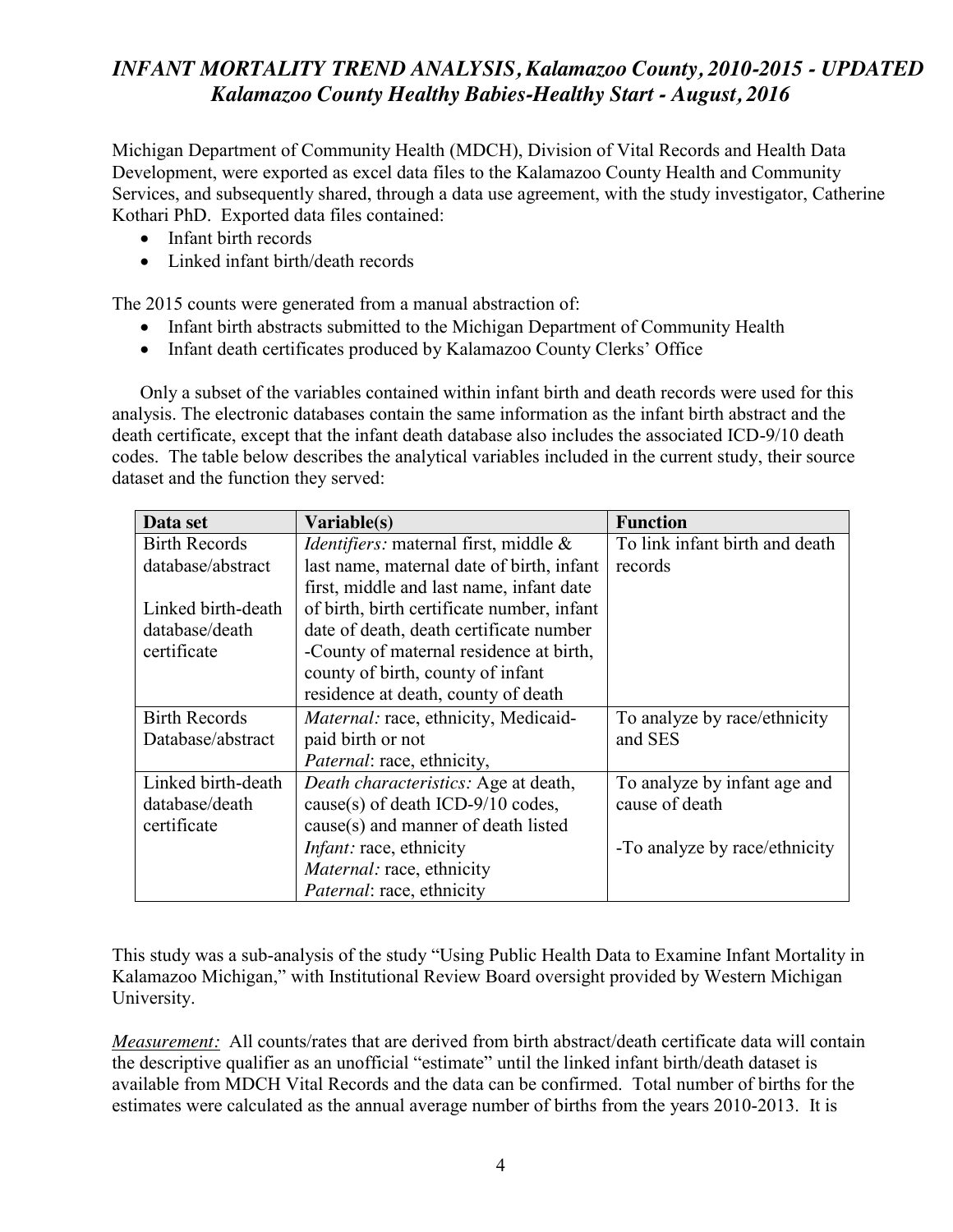important to note that an infant born in one calendar year may have died in the next, so the same birthcohort of infants aren't necessarily captured in each calendar year.

Official racial categories are calculated separately from ethnicity and, for infant births, are based upon maternal race. For some cases, Hispanic ethnicity is coded as "other" in the race category, in addition to the Hispanic category. Infant death statistics, however are based upon infant race. This means that an infant whose mother is White and father is Black may be counted as White in the birth statistics, but mixed race in the death statistics. A further issue complicating racial categorization is that there is a growing number of multi-race individuals. In order to remain as similar as possible to official statistics, the official race definitions will be used for this analysis. Race will be dichotomized into: (a) White Only (infant, maternal race is indicated to be "white" or "White-multiple," and may include Hispanic ethnicity), and (b) People of Color (either infant or maternal race/ethnicity is indicated to be non-white including African American/Black, Native American, Pacific Islander, Asian, Middle Eastern, etc, and may include Hispanic ethnicity). Hispanic ethnicity is captured independently of race and a separate analysis is completed for ethnicity. For Hispanic births where race is coded as White, the race will be categorized as White, while Hispanic births where race is coded as "other" will be coded as "people of color." This categorization, and the terminology used has been informed by community agencies and members. The term "minority" is considered pejorative and, thus, will not be used. Instead, the term "people-of-color" will be used. Socioeconomic status (SES) is defined by whether or not infant delivery was Medicaid-paid or not. Finally, causes of deaths were categorized into:

- Natural (prematurity, congenital anomaly, infection/disease, complications of pregnancy/delivery)
- Non-Natural (unsafe sleep-related circumstances, accident, homicide)

This categorization was informed by FIMR (Fetal Infant Mortality Review) guidelines and definitions. It was completed by the principle investigator for the purposes of this analysis and may not align exactly with vital statistics records. Further, this categorization reflects the revised approach to eliminate the SUID-undetermined category and recode those cases as Non-natural sleep related. The original "Infant Mortality Trend Analysis," dated March 2016 conservatively coded "SUIDundetermined" cause deaths as a separate category. Subsequent consultation with Lindsay Gross (National SUID Case Registry) in June 2016 revealed that, within the SUID registry, all cases initially logged as "SUID-undetermined" cause have been found to be sleep-related once additional information was available, and so are now automatically coded as such. As a result, the revised "Infant Mortality Trend Analysis," dated June 2016 has adopted the same procedure, recoding nine SUID-undetermined deaths as "sleep-related" cause deaths.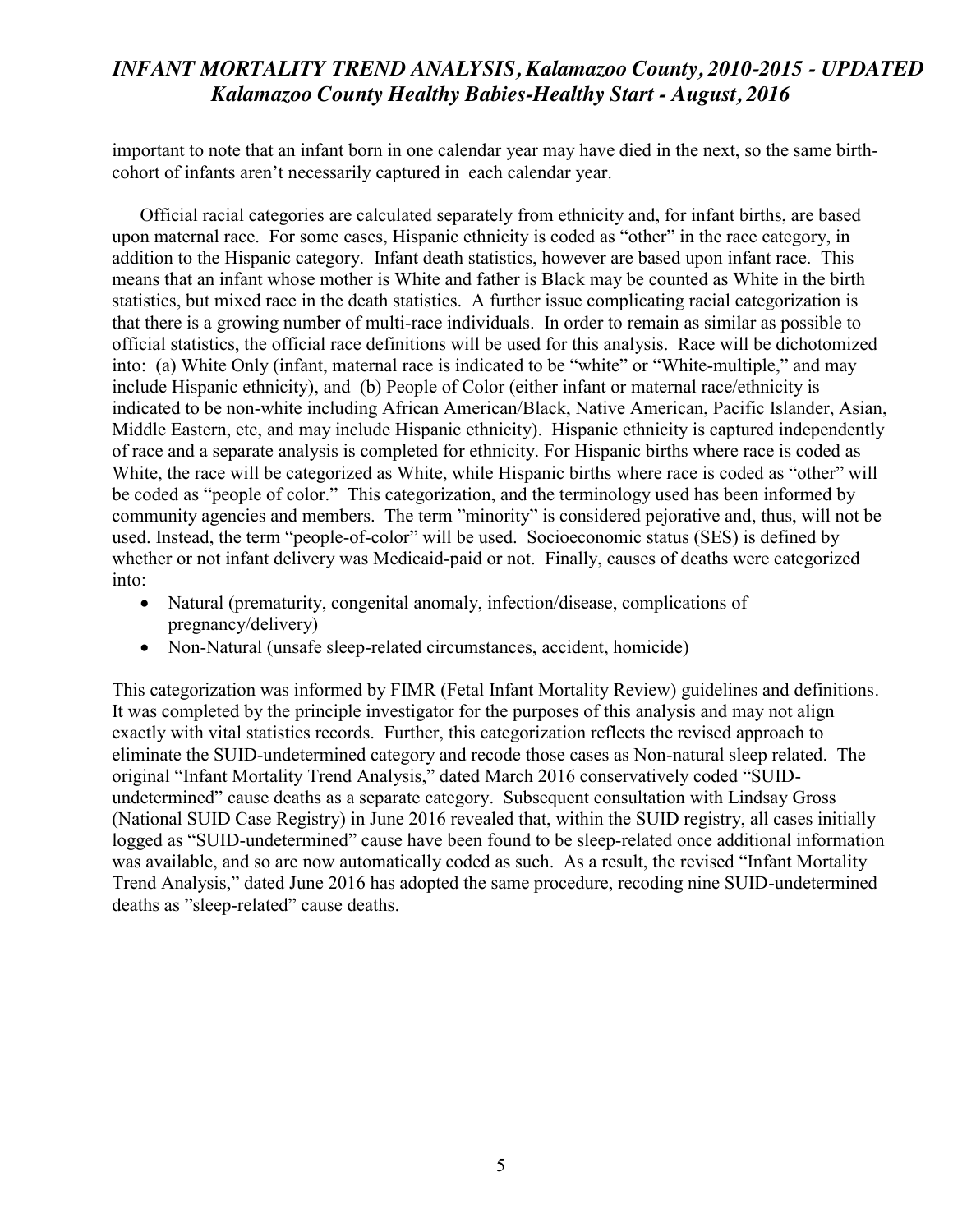#### Section III: Findings

#### *Racial-Ethnic Distribution:*

Over three quarters of Kalamazoo County births  $(77.1\%)$ <sup>11</sup> were to White women. Of the remaining 22.9% non-White individuals, Black women accounted for eight out of ten (3,417 of the 4,226, 18.3% of the total births). Six percent (6.1%) of Kalamazoo County births during this same period were to women of Hispanic ethnicity. Among Hispanic women, 96.1% (1,083 of the 1,127 Hispanic women) were White. Of the remaining 3.9%, Black women again accounted for eight of the ten (43 of the 54, 3.8% of the total births).

| Table 2. Racial Distribution of Kalamazoo County Births |                        |                 |               |  |  |  |
|---------------------------------------------------------|------------------------|-----------------|---------------|--|--|--|
|                                                         | Maternal Race - Births |                 |               |  |  |  |
|                                                         | White                  | People of color | Total         |  |  |  |
| <b>AMERICAN INDIAN</b>                                  | $(0)$ 0.0%             | $(10)$ 0.2%     | $(10)$ 0.1%   |  |  |  |
| AMERICAN INDIAN MULTIPLE RACE                           | $(0)$ 0.0%             | $(10)$ 0.2%     | $(10)$ 0.1%   |  |  |  |
| <b>ASIAN INDIAN</b>                                     | $(0)$ 0.0%             | $(198)$ 4.6%    | $(198)$ 1.1%  |  |  |  |
| ASIAN/PACIFIC ISLANDER MULT RACE                        | $(0)$ 0.0%             | $(30)$ 0.7%     | $(30)$ 0.2%   |  |  |  |
| <b>BLACK</b>                                            | $(0)$ 0.0%             | $(3182)$ 74.6%  | (3182) 17.0%  |  |  |  |
| <b>BLACK MULTIPLE RACE</b>                              | $(0)$ 0.0%             | $(235)$ 5.5%    | $(235)$ 1.3%  |  |  |  |
| <b>CHINESE</b>                                          | $(0)$ 0.0%             | $(77)$ 1.8%     | $(77)$ 0.4%   |  |  |  |
| <b>FILIPINO</b>                                         | $(0)$ 0.0%             | $(37)$ 0.9%     | $(37)$ 0.2%   |  |  |  |
| <b>GUAMAN, CHAMORRO</b>                                 | $(0)$ 0.0%             | $(4)$ 0.1%      | $(4)$ 0.0%    |  |  |  |
| <b>JAPANESE</b>                                         | $(0)$ 0.0%             | $(6)$ 0.1%      | $(6)$ 0.1%    |  |  |  |
| <b>KOREAN</b>                                           | $(0)$ 0.0%             | $(36)$ 0.8%     | $(36)$ 0.2%   |  |  |  |
| <b>NATIVE HAWAIIAN</b>                                  | $(0)$ 0.0%             | $(2)$ 0.0%      | $(2)$ 0.0%    |  |  |  |
| <b>OTHER ASIAN</b>                                      | $(0)$ 0.0%             | $(31)$ 0.7%     | (31) 0.2%     |  |  |  |
| OTHER PACIFIC ISLANDER                                  | $(0)$ 0.0%             | $(4)$ 0.1%      | $(4)$ 0.0%    |  |  |  |
| <b>OTHER RACE</b>                                       | $(0)$ 0.0%             | (366) 8.6%      | $(366)$ 2.0%  |  |  |  |
| <b>VIETNAMESE</b>                                       | $(0)$ 0.0%             | (38) 0.9%       | (38) 0.2%     |  |  |  |
| <b>WHITE</b>                                            | $(14231)$ 98.6%        | $(0)$ 0.0%      | (14231) 76.1% |  |  |  |
| WHITE MULTIPLE RACE                                     | $(196)$ 1.4%           | $(0)$ 0.0%      | $(196) 1.0\%$ |  |  |  |
| <b>TOTAL</b>                                            | 14427                  | 4266            | 18693         |  |  |  |
|                                                         | 100.0%                 | 100.0%          | 100.0%        |  |  |  |

Note: Figures are based upon the 2008-2013 period.

 $11$  Calculated using the 2008-2013 period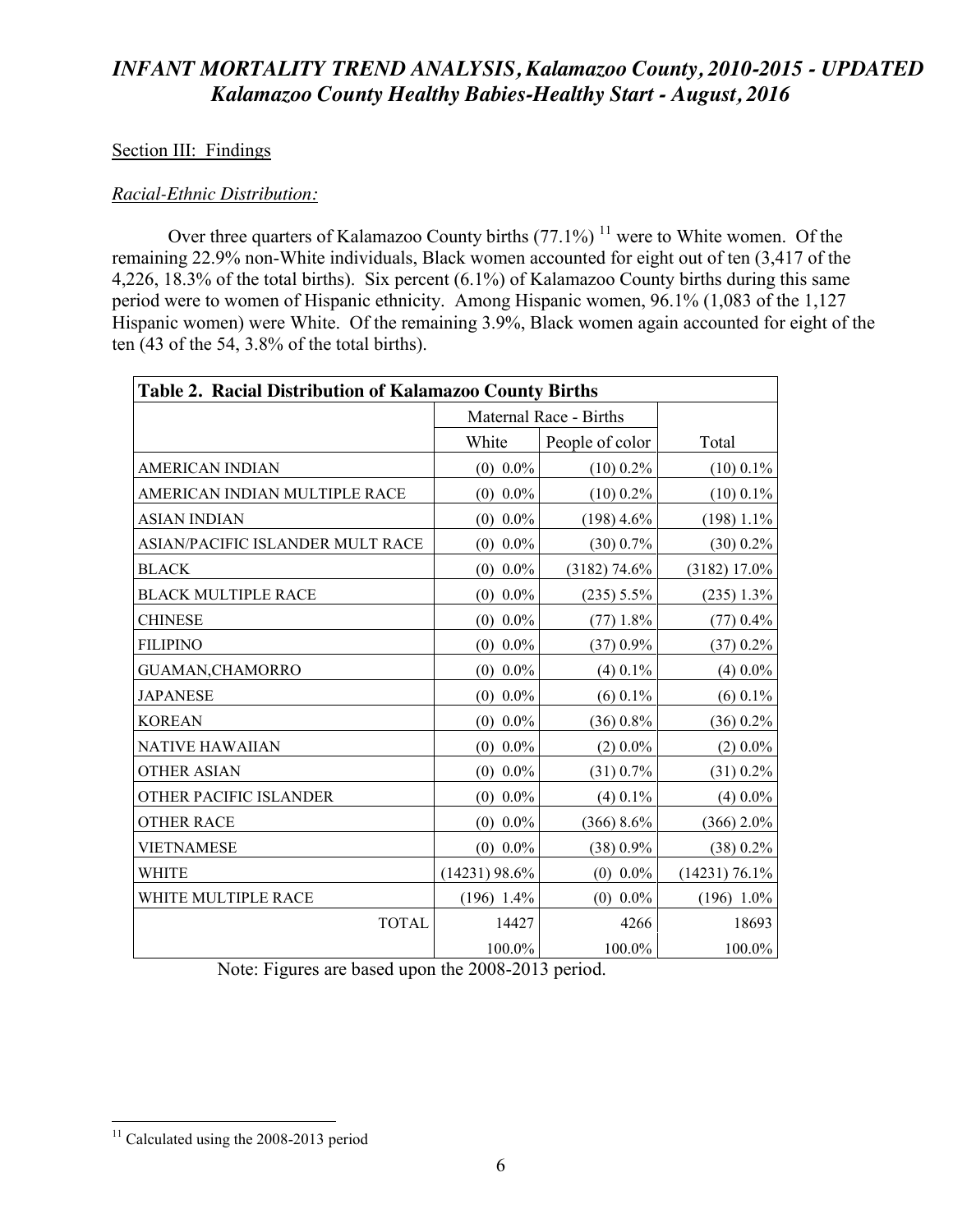*Temporal Trends, 2010-2015:* As seen in Table 3 and plotted in Figures 2 and3, annual death numbers and rates can vary dramatically. (This is the primary reason for tracking trends as multi-year periods, most commonly three-year periods.) Nevertheless, the relative racial disparities are fairly consistent from 2010-2013, only to dip in 2014 and then increase dramatically in 2015. Please note that the 2010- 2015 data reports all people of color combined, not just Black people.

| Table 3. Infant Births & Deaths, Stratified by Race and SES, 2010-2015 |                 |                     |                        |                     |  |  |  |
|------------------------------------------------------------------------|-----------------|---------------------|------------------------|---------------------|--|--|--|
|                                                                        |                 | <b>White</b>        | <b>People of Color</b> |                     |  |  |  |
|                                                                        | <b>Medicaid</b> | <b>Non-Medicaid</b> | <b>Medicaid</b>        | <b>Non-Medicaid</b> |  |  |  |
| <b>Total Births, Period</b>                                            | 5,278           | 9,228               | 3,218                  | 1,009               |  |  |  |
| 2010                                                                   | 923             | 1470                | 565                    | 156                 |  |  |  |
| 2011                                                                   | 905             | 1451                | 527                    | 155                 |  |  |  |
| 2012                                                                   | 879             | 1573                | 527                    | 161                 |  |  |  |
| 2013                                                                   | 842             | 1590                | 555                    | 180                 |  |  |  |
| 2014                                                                   | 842             | 1623                | 500                    | 194                 |  |  |  |
| 2015                                                                   | est. 887        | est. 1521           | est. 544               | est. 163            |  |  |  |
| <b>Total Deaths, Period</b>                                            | 31              | 24                  | 54                     | <u> 12</u>          |  |  |  |
| 2010                                                                   |                 |                     | 13                     |                     |  |  |  |
| 2011                                                                   |                 |                     |                        |                     |  |  |  |
| 2012                                                                   |                 |                     |                        |                     |  |  |  |
| 2013                                                                   |                 |                     | 10                     |                     |  |  |  |
| 2014                                                                   |                 |                     |                        |                     |  |  |  |
| 2015                                                                   |                 |                     |                        |                     |  |  |  |

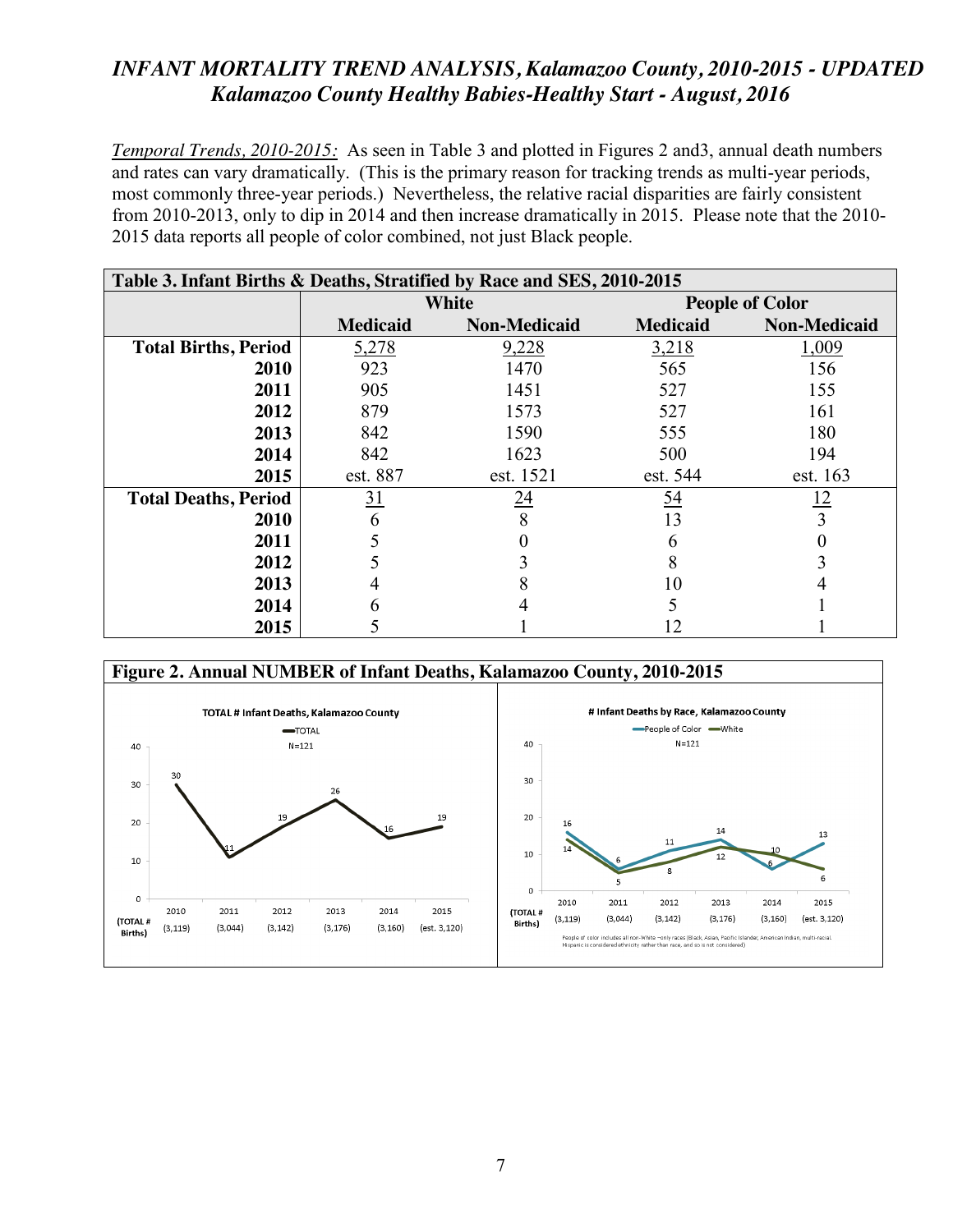

*Period Trends, Stratified by Race & SES:* Figure 4 charts below depict the overall period racial disparities; disparities that remain regardless of SES (indicated by insurance status) and, in fact, are greater among higher-income populations than among low-income populations. Low income peopleof-color have the highest IMR rate (16.8 infant deaths per 1,000 births) and higher-income, private insurance white-only groups have the lowest (2.6 infant deaths per 1,000 births). Among low-income Medicaid populations, race-based IMR ratios are 2.8 (16.8 : 5.9), while among higher-income, private insurance populations, race-based IMR ratios are 4.6 (11.9 : 2.6). Note that higher-income infants of color die at twice the rate of low-income White infants. These findings are consistent with prior analyses of Kalamazoo County birth disparities noted in the introduction where low birth weight prevalence indicators show health gain with greater income for Whites but not for Blacks.<sup>12</sup>



<sup>&</sup>lt;sup>12</sup> Kothari, C.L., Paul, R., Dormitorio, B., Ospina, F., James, A., Lenz, D., Baker, K., Curtis, A., Wiley, J. (under review). The Interplay of Race, Socioeconomic Status and Neighborhood Residence upon Birth Outcomes in a High Black Infant Mortality Community. *Population Health.*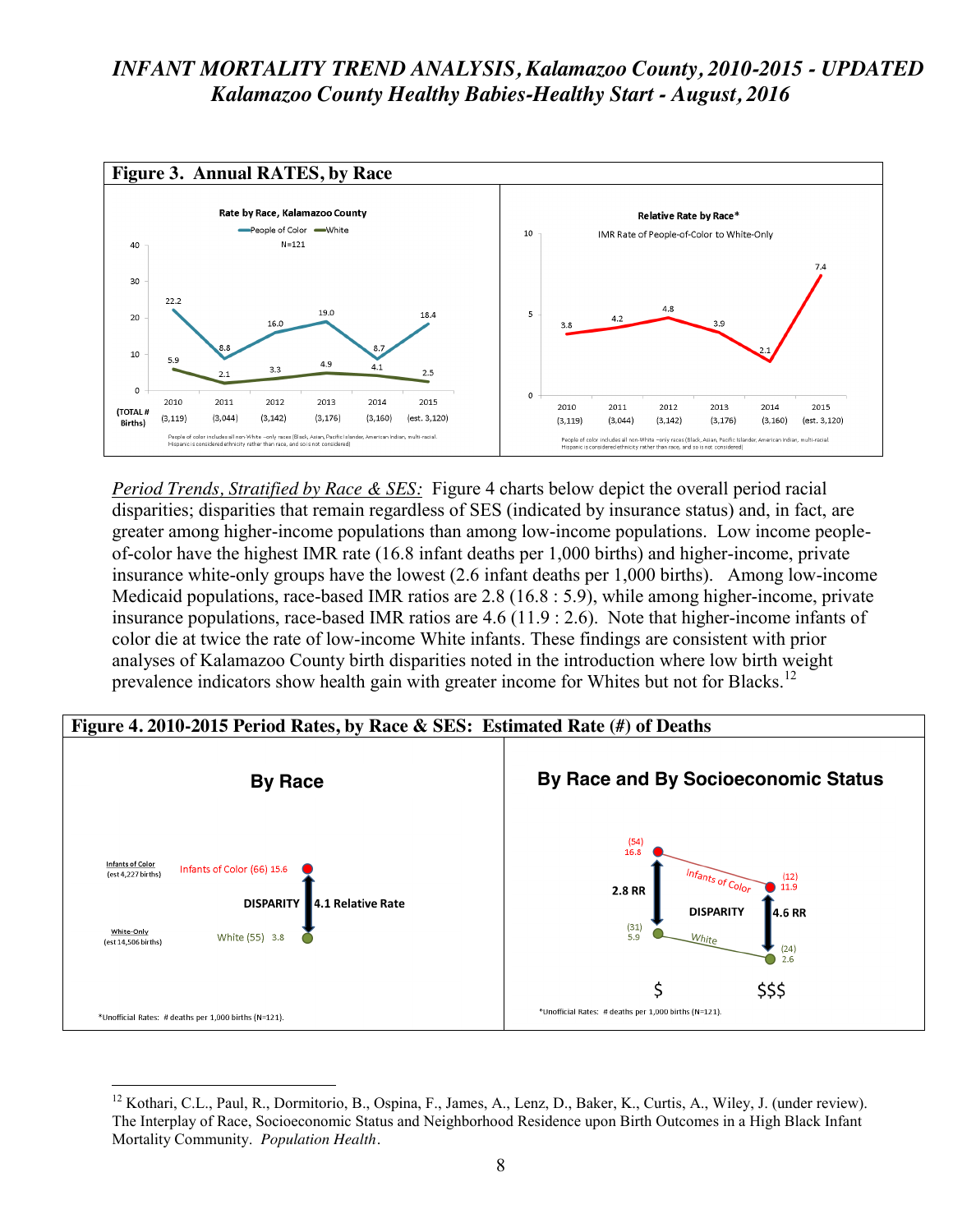*Causes of Death, Stratified by Race & SES:* Just as number/rates of death can vary over time, so do the reasons behind infant deaths. As shown in Figure 5, across the 2010-2015 period 30% of infant deaths have been due to non-natural (often termed "preventable") causes, ranging from 20.0% to 38.9%. Sleep-related deaths, a sub-category of non-natural deaths, include deaths due to co-sleeping, sleeping outside of a crib or sleeping with other objects inside the crib (such as blankets, toys or pillow). The number of sleep-related deaths is highly variable from year to year within the study period, ranging from 2 to 8 deaths in a year.

As shown in Figures 6  $\&$  7 and Table 4, causes of death vary dramatically by race and, within race, by SES. A trend associated with SES is that higher-income infants almost exclusively die from natural causes, in contrast to low-income infants. As noted above, sleep-related deaths are largely the domain of low-income infants, most particularly for people-of-color. Over the six-year study period, the only sleep-related deaths to occur to White infants were 25.8% (8 of the 31 total).

Among higher-income people of color, prematurity accounts for two-thirds of infant deaths, nearly double the proportion of low-income people of color, and White infants, both low- and higherincome.

While relatively infrequent, when White higher income infants die, the primary reason is congenital anomalies and the secondary reason is prematurity. These are also the top two reasons White, lower-income infants die, but the order is reversed, such that prematurity is the top reason and congenital anomalies is the second most common reason.

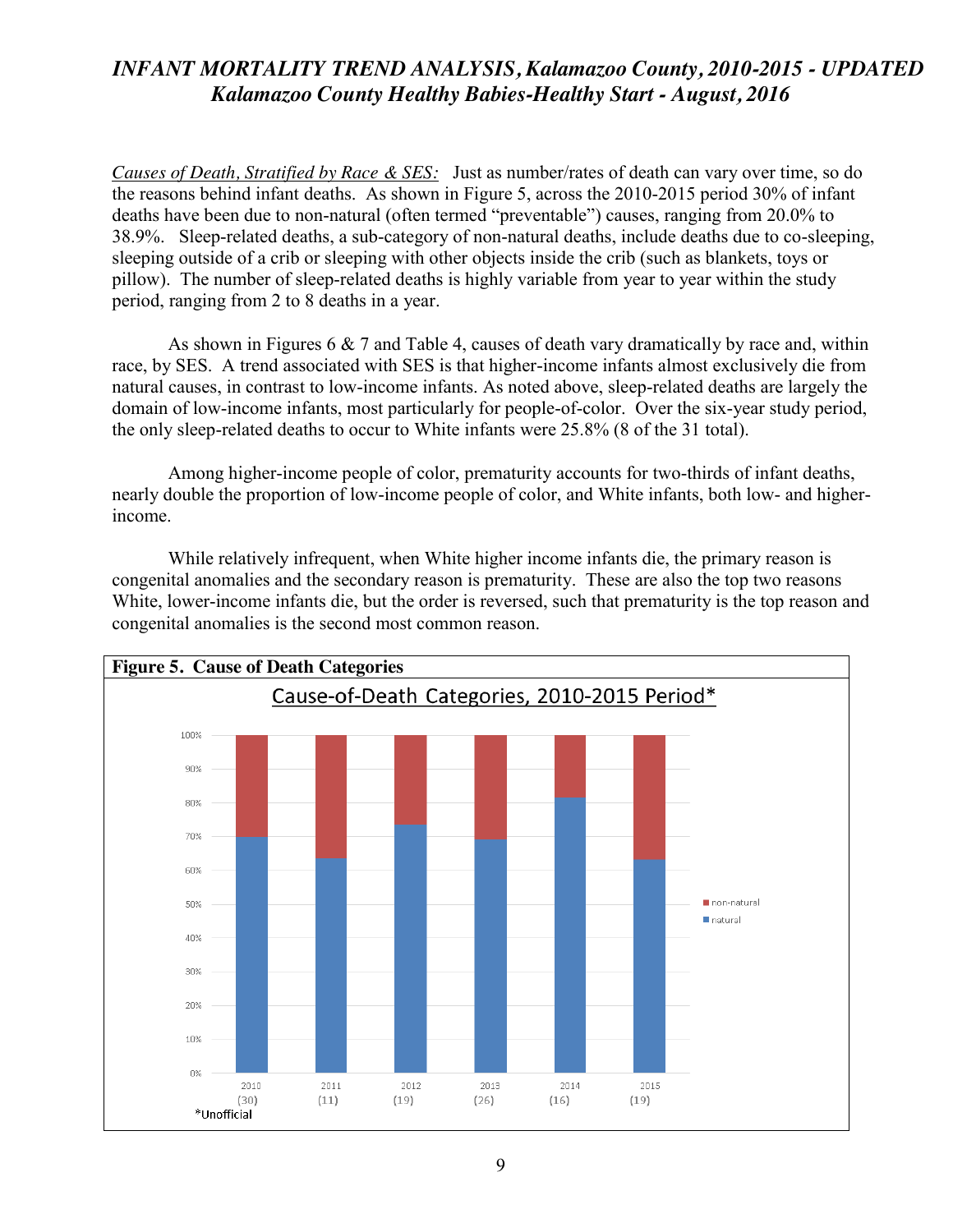

| Table 4. Cause of Death by Race and SES |                                         |                        |                 |                   |                 |               |  |
|-----------------------------------------|-----------------------------------------|------------------------|-----------------|-------------------|-----------------|---------------|--|
|                                         |                                         | <b>People of Color</b> |                 | <b>White-Only</b> |                 |               |  |
|                                         |                                         |                        | <b>Non</b>      |                   | <b>Non</b>      |               |  |
|                                         |                                         | <b>Medicaid</b>        | <b>Medicaid</b> | <b>Medicaid</b>   | <b>Medicaid</b> | <b>Total</b>  |  |
| <b>Non-Natural</b>                      | Sleep-related                           | $40.7\%$ (22)          | $0.0\%$ (0)     | $22.6\%$ (7)      | $8.3\%$ (2)     | $25.6\%$ (31) |  |
|                                         | Accident (non-sleep related)            | $1.1\%$ (1)            | $0.0\%$ (0)     | $6.5\%$ (2)       | $0.0\%$ (0)     | $2.5\%$ (3)   |  |
|                                         | Homicide                                | $0.0\%$ (0)            | $0.0\%$ (0)     | $3.2\%$ (1)       | $4.2\%$ (1)     | $1.7\%$ (2)   |  |
| Natural                                 | <b>Prematurity</b>                      | $38.9\% (21)$          | $66.7\%$ (8)    | $38.7\%$ (12)     | $33.3\%$ (8)    | $40.5\%$ (49) |  |
|                                         | <b>Congenital anomalies</b>             | $11.1\%$ (6)           | $25.0\%$ (3)    | $16.1\%$ (5)      | $45.8\%$ (11)   | $20.7\% (25)$ |  |
|                                         | <b>Infection / Disease</b>              | $7.4\%$ (4)            | $8.3\%$ (1)     | $6.5\%$ (2)       | $8.3\%$ (2)     | $7.4\%$ (9)   |  |
|                                         | <b>Complications (pregn / delivery)</b> | $0.0\%$ (0)            | $0.0\%$ (0)     | $6.5\%$ (2)       | $0.0\%$ (0)     | $1.7\%$ (2)   |  |
|                                         | <b>TOTAL</b>                            | 54                     | 12              | 31                | 24              | 121           |  |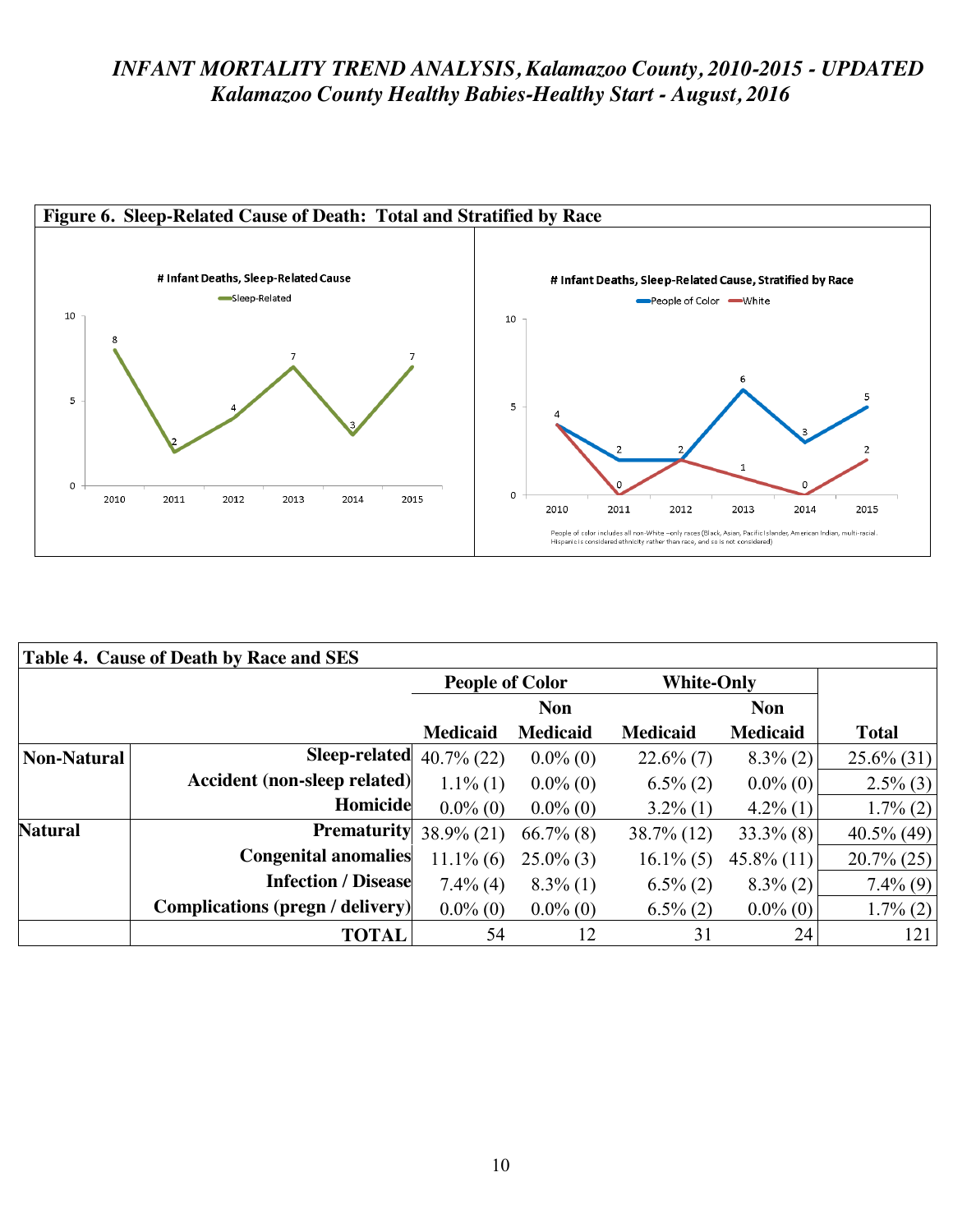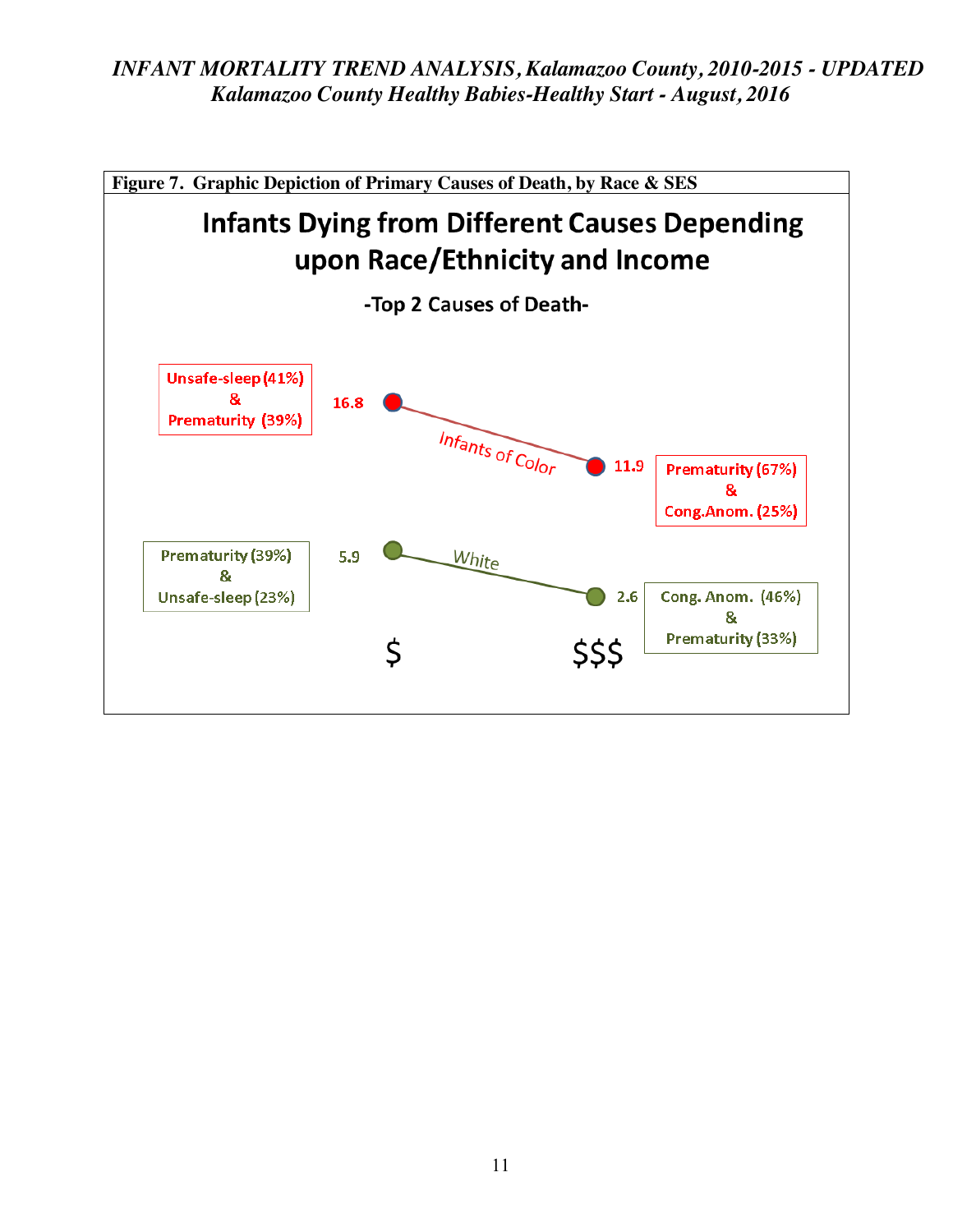## *Causes of Death, Stratified by Hispanic Ethnicity & SES*

Unlike race, there does not appear to be an overall ethnicity effect that is separate from the SES effect regarding cause of death. This includes sleep-related death causes. Among non-Medicaid families, prematurity is the primary contributing factor, followed by congenital anomalies among non-Hispanic, non-Medicaid families.

| Table 5. Cause of Death by Hispanic Ethnicity and SES |                                         |                 |                 |                     |                 |               |  |
|-------------------------------------------------------|-----------------------------------------|-----------------|-----------------|---------------------|-----------------|---------------|--|
|                                                       |                                         | <b>Hispanic</b> |                 | <b>Non-Hispanic</b> |                 |               |  |
|                                                       |                                         |                 | <b>Non</b>      |                     | <b>Non</b>      |               |  |
|                                                       |                                         | <b>Medicaid</b> | <b>Medicaid</b> | <b>Medicaid</b>     | <b>Medicaid</b> | <b>Total</b>  |  |
| Non-Natural                                           | <b>Sleep-related</b>                    | $33.3\%$ (3)    | $0.0\%$ (0)     | $34.2\% (26)$       | $5.7\%$ (2)     | $25.6\%$ (31) |  |
|                                                       | Accident (non-sleep related)            | $0.0\%$ (0)     | $0.0\%$ (0)     | $3.9\%$ (3)         | $0.0\%$ (0)     | $2.5\%$ (3)   |  |
|                                                       | Homicide                                | $0.0\%$ (0)     | $0.0\%$ (0)     | $1.3\%$ (1)         | $2.9\%$ (1)     | $1.7\%$ (2)   |  |
| <b>Natural</b>                                        | <b>Prematurity</b>                      | $44.4\%$ (4)    | $100\%$ (1)     | $38.2\% (29)$       | $42.9\%$ (15)   | $40.5\%$ (49) |  |
|                                                       | <b>Congenital anomalies</b>             | $11.1\%$ (1)    | $0.0\%$ (0)     | $13.2\%$ (10)       | $40.0\%$ (14)   | $20.7\% (25)$ |  |
|                                                       | <b>Infection / Disease</b>              | $11.1\%$ (1)    | $0.0\%$ (0)     | $6.6\%$ (5)         | $8.6\%$ (3)     | $7.4\%$ (9)   |  |
|                                                       | <b>Complications (pregn / delivery)</b> | $0.0\%$ (0)     | $0.0\%$ (0)     | $2.6\%$ (2)         | $0.0\%$ (0)     | $1.7\%$ (2)   |  |
|                                                       | <b>TOTAL</b>                            | 9               |                 | 76                  | 35              | 121           |  |

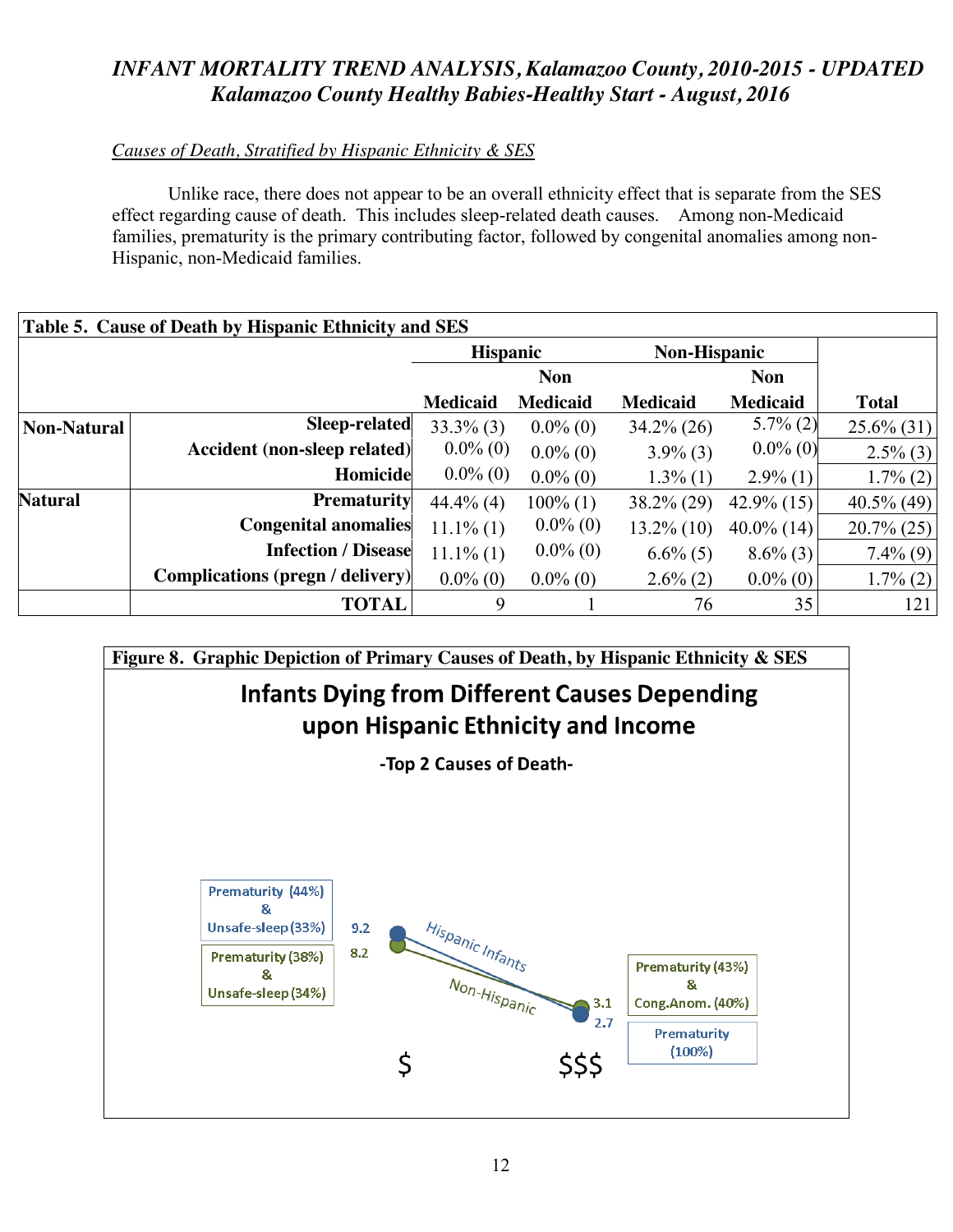### **Conclusions**

In a Healthy Start community, one long marked by high racial disparities in birth outcomes and infant mortality, this study adds to previous research by the principle investigator showing that both race and SES matter, and that there appear to be different causal pathways for four Race X SES populations: Low-income people of color, Higher-income people of color, Low income white individuals, and Higher-income White individuals.<sup>13 14</sup> Several patterns have been identified:

- Infants of color consistently die at rates that are substantially higher than White infants, regardless of income status.
	- $\circ$  In fact, the racial gap is larger between higher-income individuals than between lowerincome individuals.
- Although high among all infants of color, the reasons infants die varies significantly based upon income:
	- o Many more lower-income infants of color die from sleep-related causes compared to higher income infants (of color, or white) and compared to lower-income white infants
	- o Higher income infants of color are dying largely due to prematurity (nearly double that of any other racial-SES group)
- $\bullet$  In 2015 the racial disparity grew to 7.4, primarily due to a rash of sleep-related deaths occurring primarily among low-SES families of color
- Among White and Hispanic families, being low-income increases risk of dying from 2-3 times, primarily due to prematurity and, among poor Hispanic families, sleep-related deaths
	- o Unlike the broader people-of-color category (which is predominately Black families) higher income Hispanic families look very similar to higher income non-Hispanic families, both in infant mortality rates and in the causes of death.
- Poverty substantially increases infant mortality risk; the amount of increase varies by race and ethnicity
	- o Among Hispanic infants the increase is 3.4 times higher risk of infant death, among Whites the increase amounts to 2.3 times higher risk, and among infants of color, poverty is associated with a 1.4 times higher risk of infant death
- Being "of color" brings infant mortality risk above and beyond that associated with poverty, especially among higher income populations
	- o Among low-income families, being of color is associated with 2.8 times greater risk of death, while among higher income families, being of color is associated with 4.6 greater risk

### *The Effects of Race (excerpts from Kothari, et.al. manuscript, The Interplay of Race, Socioeconomic Status and Neighborhood Residence upon Birth Outcomes in a High Black Infant Mortality Community.)*

"The social determinants of health theory, adopted by health agencies across the globe, explains racial inequity as the end result of social institutions that systematically disadvantage minorities (Smedley, Stith & Nelson 2003, Link, Phelan 1995, Krieger 2014). Within this framework, social

<sup>&</sup>lt;sup>13</sup> Kothari, C.L., Paul, R., Dormitorio, B., Ospina, F., James, A., Lenz, D., Baker, K., Curtis, A., Wiley, J. (under review). The Interplay of Race, Socioeconomic Status and Neighborhood Residence upon Birth Outcomes in a High Black Infant Mortality Community. *Health and Place*.<br><sup>14</sup> Kothari, C.L., Romph, C., Lenz, D., Bautista, T., Back, Y. (manuscript abstract accepted). Perinatal Periods of Risk

Analysis: Disentangling Race and Socioeconomic Status to Inform a Black Infant Mortality Community Action Initiative. *Maternal and Child Health Journal.*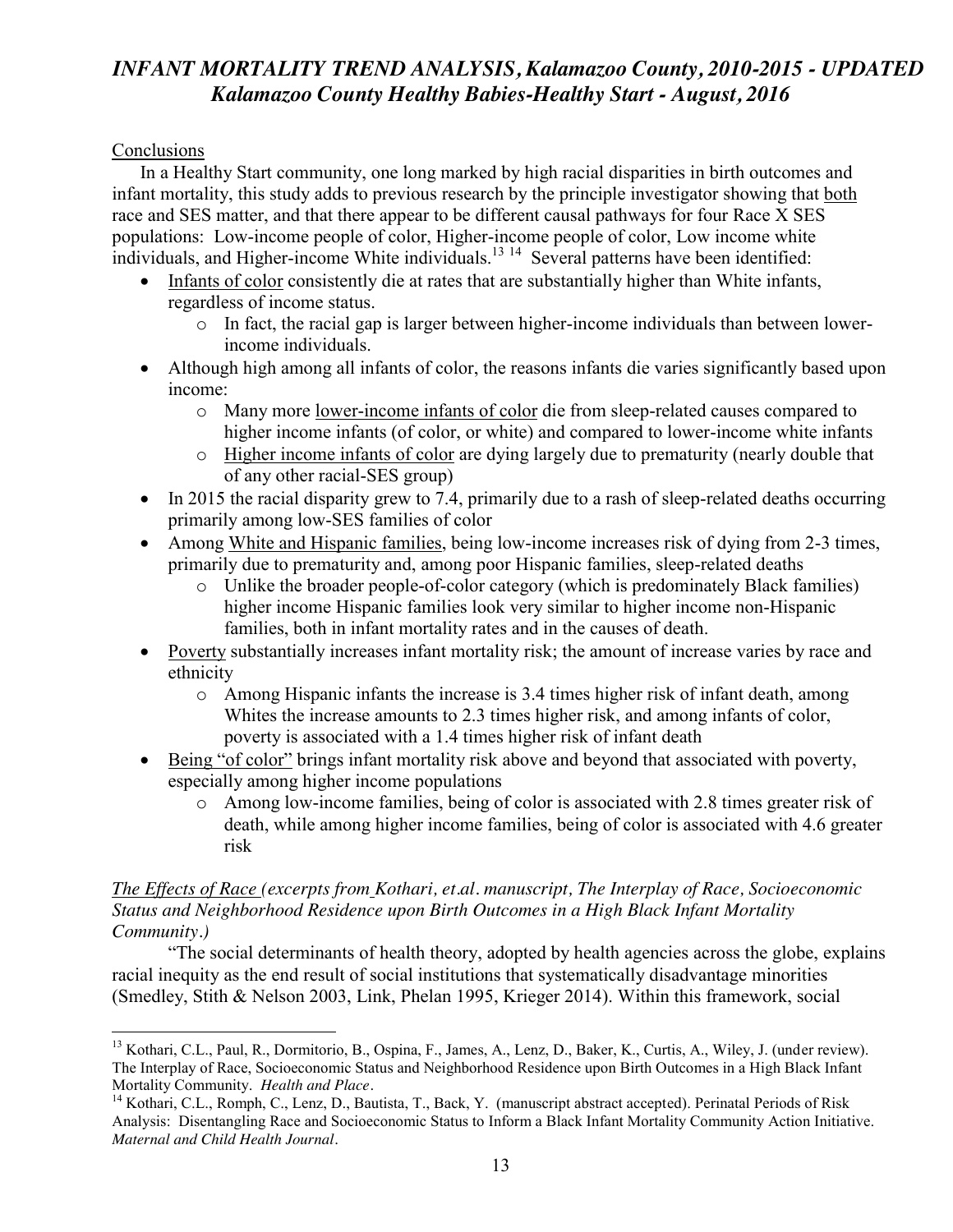exclusion from economic participation and power is a major vehicle for institutionalized racism in the U.S. (Krieger 2014, David 2007, Popay et al. 2008). Poverty is experienced by 2.6 times more Blacks than Whites, extreme intergenerational poverty is more common among Blacks (Bloome 2014), and racially segregated Black neighborhoods consistently have greater concentrations of poverty (McLeod, Nonnemaker 2000, Osypuk et al. 2009). Living in segregated, high poverty communities further compounds the effect of individual poverty through exposure to distressed physical environments (pollution, dilapidated housing, zoning), fragmented social networks (social support, norms, crime, political power) and limited health-related resources (health care, nutrition, recreation, transportation) (Kramer, Hogue 2008, Williams, Collins 2001, Cook, McGuire & Zuvekas 2009, Ziersch et al. 2005, Derose, Gresenz & Ringel 2011).

A substantial body of research has documented that social stigma and racism account for much of the health disparities that persist after income is taken into account (Geronimus et al. 2006, Hatzenbuehler, Phelan & Link 2013, Aiello, Kaplan 2009). The cumulative effect of social devaluation, covert as well as overt acts of discrimination, and the costs of code-switching (having to adapt speech, posture and ways of interacting for daily life within a white-dominated society) have been tied to physiological weathering and ill health (Aneshensel 2015, Holzman et al. 2009, Sue et al. 2009, Cross Jr. 2012)."

#### *The Effects of Poverty (excerpt from Kothari, et.al. manuscript, The Interplay of Race, Socioeconomic Status and Neighborhood Residence upon Birth Outcomes in a High Black Infant Mortality Community.)*

"The health disadvantage that accompanies poverty is found throughout health research. Socioeconomic status, regardless of how it is measured (insurance status, education, household income, poverty level, wealth), has a strong graded relationship with maternal and fetal-infant health (intrauterine growth, prematurity, chronic disease, mortality, physical and mental health functioning) (Eudy 2009, McLeod, Nonnemaker 2000, Harding 2003, Walton et al. 2009, Nepomnyaschy 2009a)." Living under the stress of poverty impacts health knowledge, access / utilization of quality healthcare, health behaviors (smoking, exercise, diet, substance use) and chronic stressors (discrimination, violence, mental illness).

#### *Sleep Related Deaths*

Although SIDS/SUID//sleep-related deaths have declined by more than 50% since the early 1990s, it remains the leading cause of post-neonatal deaths.15 A statewide analysis of 2010-2014 sleeprelated deaths,<sup>16</sup> found that the rate of sleep-related deaths in Kalamazoo County was  $16<sup>th</sup>$  out of 32 Michigan counties examined and higher than the State of Michigan overall (Kalamazoo County 1.6 sleep-related deaths per 1,000 births compared to Michigan 1.2, and a county range of 0.5 in Macomb County to 5.3 in Iosco County). In addition to the higher death rate among Black infants, Kalamazoo differed from other counties by having a higher rate of sleep-related deaths (roughly 87% in Kalamazoo) occur in an unsafe sleep location (adult bed, couch, etc). Similar to other counties, cosleeping is a common contributing factor (approximately 66% of the time), as is sleep position on side or stomach (over half of the time among cases where sleep position is known). Other factors differentiating households where infants have died from sleep-related causes are having high smoking

 <sup>15</sup> Kinney, H.C., Thach, B.T. (2009). The Sudden Infant Death Syndrome. *New England Journal of Medicine*. 361 (8): 795- 805.

<sup>16</sup> Michigan Public Health Institute, Center for Child and Family Health. (April, 2016). *Sleep-Related Infant Deaths in Kalamazoo County.*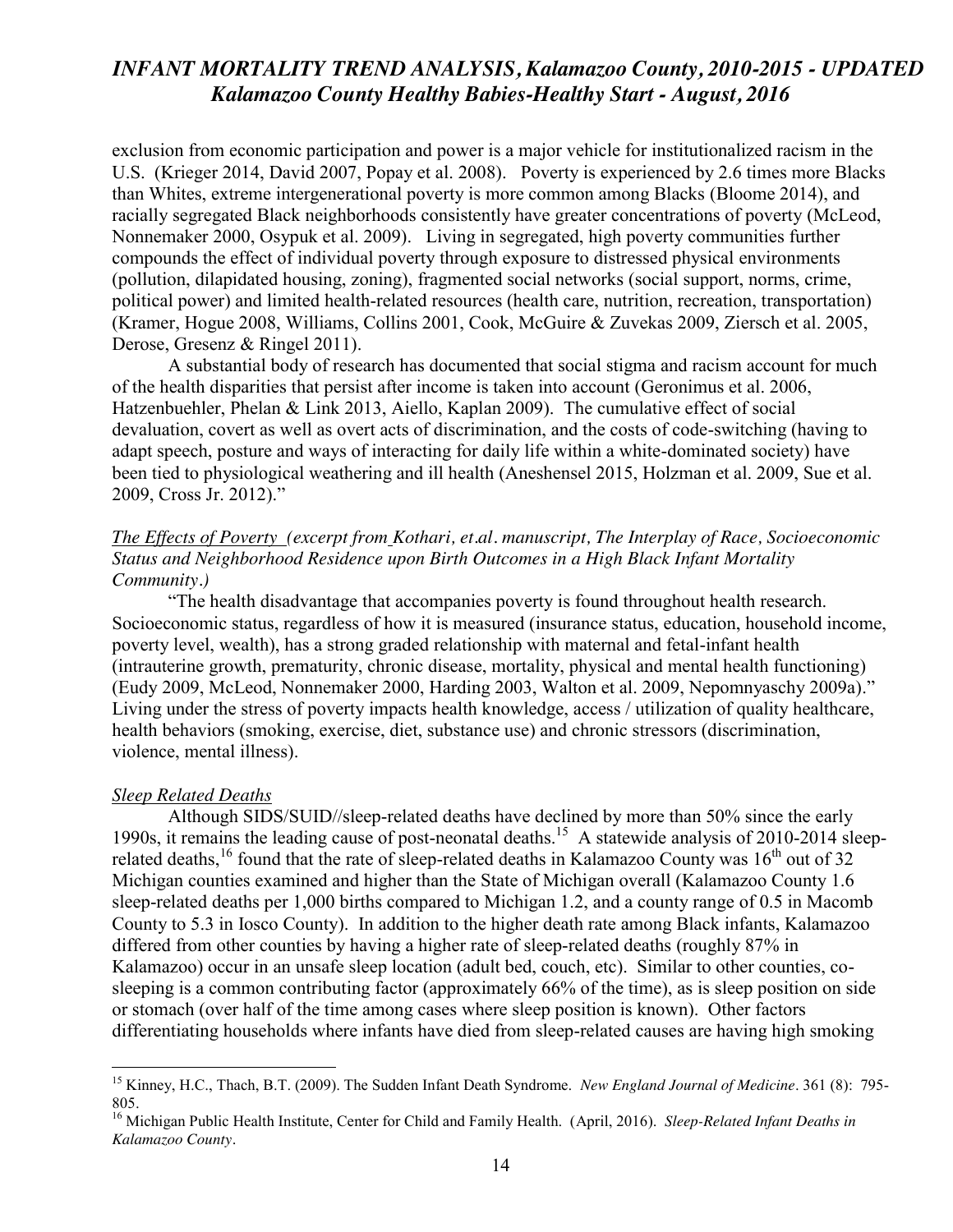rates (60% of mothers of infants who died smoked during pregnancy, compared to 18% of all Michigan mothers), and low breast-feeding rates (32%of mothers of infants who died never breastfed, compared to 75% of all Michigan mothers).

Research has found that SIDS/SUID/sleep-related deaths are multifactorial, often involving internal risk factors and environmental conditions:<sup>17</sup>

Internal vulnerabilities

- Abnormalities involving metabolism, neurotransmission, response to infection (found in 50-75% of SIDS infants)
- Male infants die at twice the rate of female infants
- Deficits in cortical arousal (e.g., wakefulness, heart rate), ineffectual "gasping" reflex (which, in normal infants can restore interrupted oxygenation)
- Infection. Approximately half of SIDS cases, infants had a seemingly trivial infection around the time of death

Environmental which can cause death or trigger the death in vulnerable infants

- Prone (on stomach) sleeping position increases risk by a factor of three (due to airway compression, rebreathing of exhaled gases, overheating, and compromised arousal due to asphyxia)
- Other sleeping environmental risks include co-sleeping (about half of deaths involve cosleeping), bedclothes that cover the head, sleeping on a soft mattress, sleeping on a furniture other than a bed, and overheating
- Prenatal exposure to smoking, alcohol or drug use (associated with reduced cortical arousal in infants)
- Postnatal exposure to household smoke (associated with reduced cortical arousal in infants)

The Triple-Risk Model has been adopted to explain the perfect storm that can lead to SIDS/SUIDS: (1) Underlying vulnerability in the infant (genetic abnormality, prematurity), (2) critical developmental period (maturation of cardiorespiratory control and cycling between sleep-wake), and (3) environmental stressor/condition (such as asphyxia). Infants without underlying vulnerability may die if caught in situations they cannot escape, such as wedged in between couch cushions or underneath another body.

Demographic Populations @ higher risk

- Race/ethnicity: American Indian, Alaskan Native and Black infants die from sleep-related causes two to seven times more often than White infants
- Infants born to poor mothers and living in conditions of poverty

## *Recommendations & Resources*

In response to the differential pathways associated with race X SES populations (Low-income people of color, Higher-income people of color, Low income white individuals, and Higher-income White individuals), different preventive strategies need to be developed.

 <sup>17</sup> Kinney, H.C., Thach, B.T. (2009). The Sudden Infant Death Syndrome. *New England Journal of Medicine*. 361 (8): 795- 805.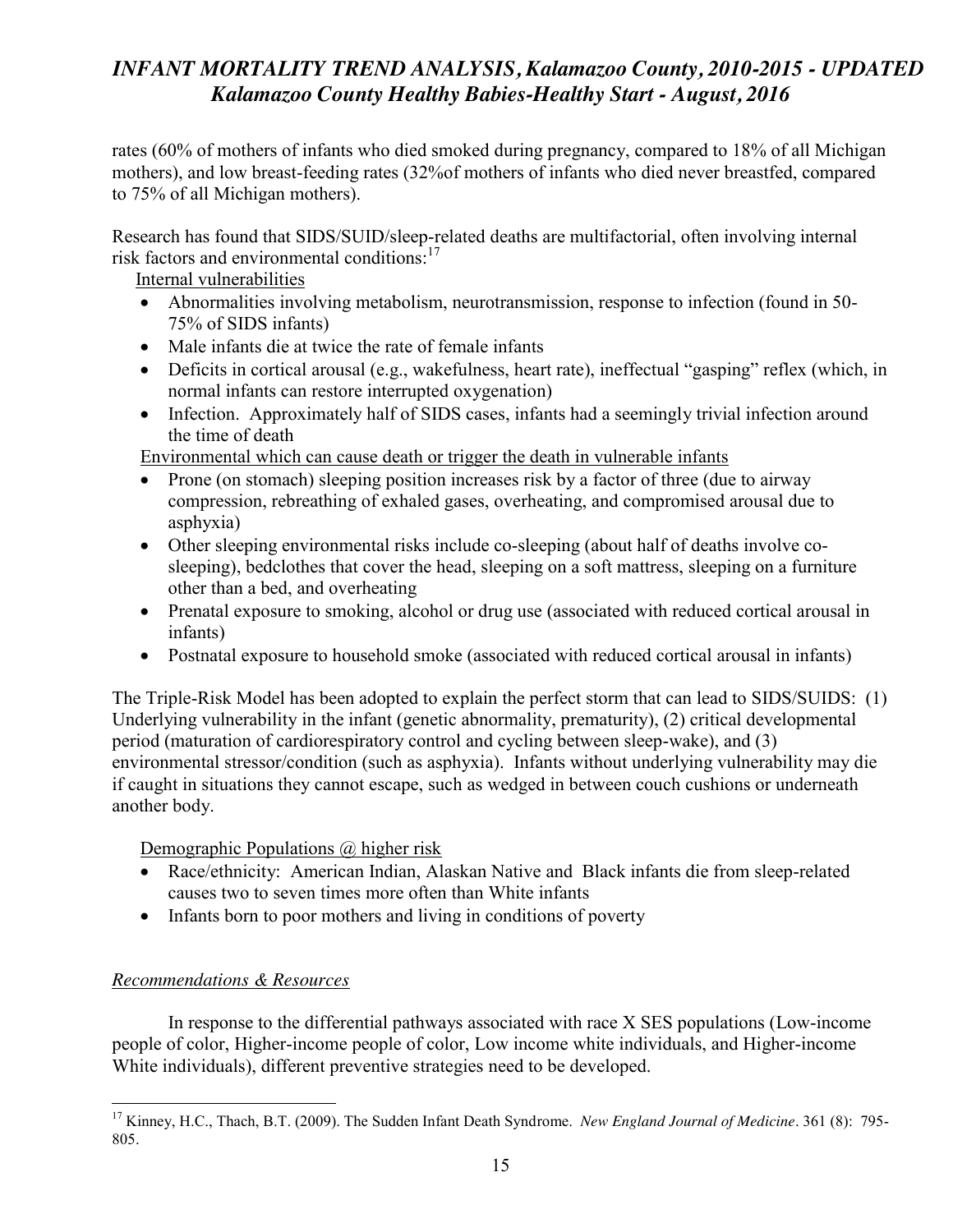### Addressing poverty-related risk: *(excerpt from Kothari, et.al. manuscript, Improved Birth Weight for Black Infants: Outcomes of a Healthy Start Program.)*

" Maternal-infant programs shown to mitigate health risks associated with poverty have accomplished this by increasing access to healthcare through universal insurance, home visiting providers and Federally Qualified Health Centers (Khanani et al. 2010, Kothari et al. 2014, Avellar et al. 2012, Roman et al. 2014, Shi et al. 2004), improving nutrition through WIC (Khanani et al. 2010, Avellar et al. 2012, Roman et al. 2014, Shi et al. 2004), increasing health literacy through community health workers (Horvat et al. 2014, Lewin et al. 2010, Anderson et al. 2015), and enhancing social support with peers and mentors (Avellar et al. 2012, Ickovics et al. 2007, Meghea et al. 2016). "

### Addressing race-related risk: *(excerpt from Kothari, et.al. manuscript, The Interplay of Race, Socioeconomic Status and Neighborhood Residence upon Birth Outcomes in a High Black Infant Mortality Community.)*

"While less research has been conducted regarding effective strategies for addressing racial stress and disempowerment, the following approaches have shown promise: practicing interpersonal responses to discrimination,(Brondolo, Gallo & Myers 2009) stress-reduction skill building(Brondolo, Gallo & Myers 2009, Collins Jr et al. 2004), culturally adapting healthcare delivery using community health workers, including racial congruity with provider and provider training in cultural respect (Sue et al. 2009, Horvat et al. 2014, Lewin et al. 2010, Anderson et al. 2015), and collective action that increases group solidarity, strengthens social networks and empowers political movement (Smith, Huo 2014, Pearlin 2010, Aneshensel 2015, Anderson et al. 2015)."

More research is needed to identify what, in Kalamazoo and across the country, are the specific sets of circumstances creating such toxic environments for mothers and babies of color. In the meantime, communities need to band together for explicit recognition that such circumstances exist, to build relational and resource bridges to disenfranchised populations, to empower them with respect, and to infuse them with authentic political power for cultural alignment of economic, educational, health and social systems.

#### Addressing Sleep-Related Risk

No single strategy, program or agency can effectively change the knowledge, skills, motivations and resources that families need to reduce sleep-related risk. Instead, collective action (all systems, all levels, professional and community working together) is called for. In support of this, a meta-analysis of safe sleep interventions found that effectiveness increased with:<sup>18</sup>

- Repeated messaging increases likelihood of safe-sleep practices (across perinatal periods, as well as across providers and settings)
- Multi-component, multi-pronged interventions that include
	- o Education by healthcare providers (obstetricians, nurses, pediatricians, etc)
	- o Reinforcement/education by social workers, public health workers, home visitors
	- o Public and social media campaigns
- Targeting more than just mother. Include father, extended family, all infant caregivers, community members
- In addition to general approaches above, tailor and target messages to most high-risk groups

 <sup>18</sup> Ward, T.C.S., Balfour, G.M. (2016). Infant Safe Sleep Interventions, 10990-2015: A Review. *Journal of Community Health*, 41: 180-196.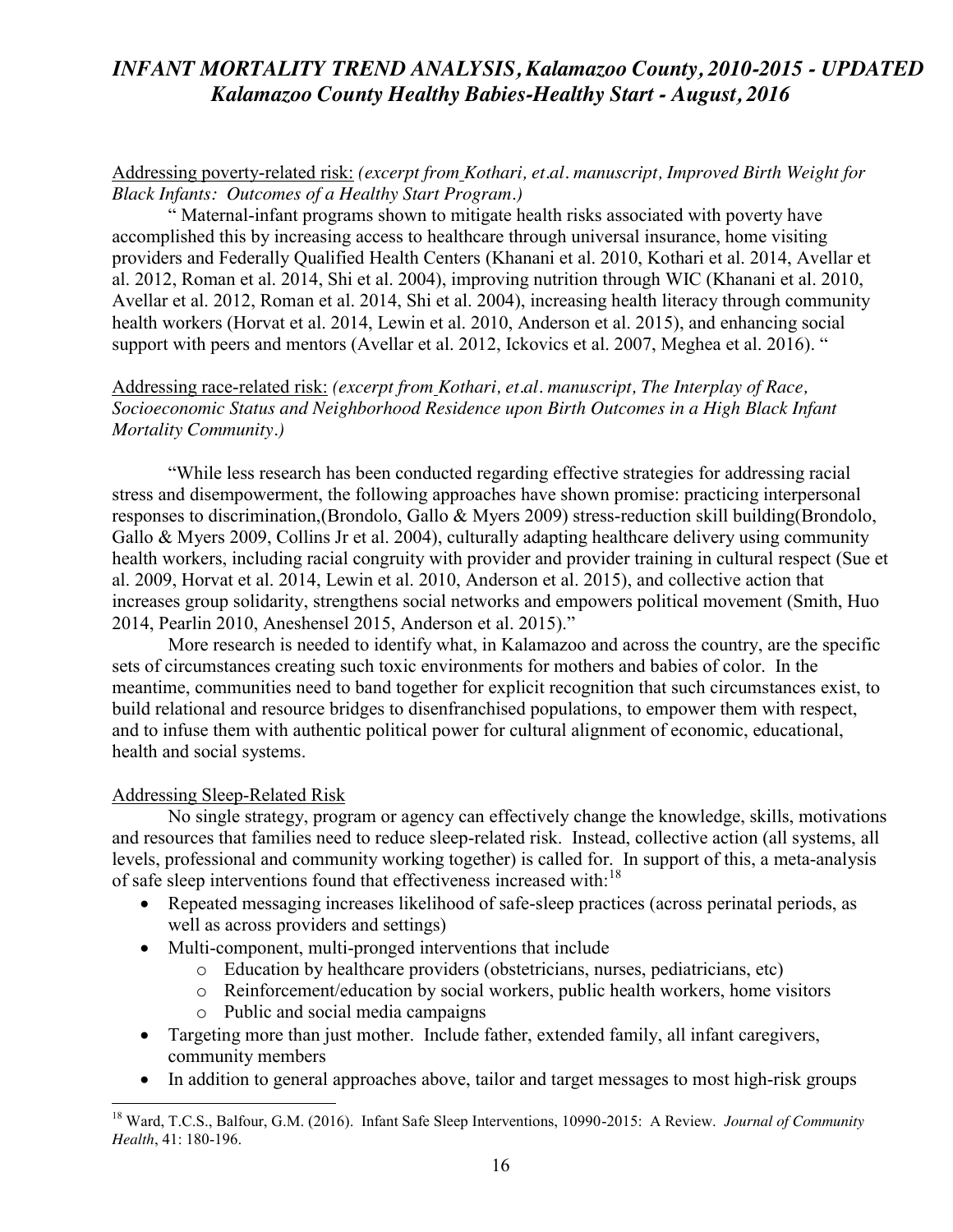The American Academy of Pediatricians *Safe to Sleep* recommends: -place to sleep on their BACKS (27% of infants currently placed on stomach or sides) -in a CRIB with a firm mattress & fitted sheet -ALONE -with NOTHING ELSE in the crib (55% of infants placed to sleep with objects/blankets) -in the SAME ROOM as parents

Also, reduce environmental risks known to trigger infant internal vulnerabilities, through … -Regular prenatal care -avoid smoke exposure -avoid alcohol / drug use -breastfeed -consider offering pacifier during sleep -avoid overheating -immunize -avoid commercial positional devices -do not use home monitoring devices

-supervised awake tummy time

The state of Michigan advises:

Health professionals…

- Encourage parents to always place their baby in a safe sleep environment
- Provide individuals caring for pregnant women, infants, and caregivers with strategies to promote a consistent safe sleep environment. Free online training is available through the Michigan Department of Health and Human Services (www.michigan.gov/safesleep).
- Order brochures, posters, or DVDs about safe sleep through MDHHS Clearinghouse at [www.healthymichigan.com](http://www.healthymichigan.com/) or call 1-800-353-8227

Parents/Caregivers…

- Always place your baby in a safe sleep environment
- Do not allow smoking around your baby
- Breastfeed your baby, if possible
- Offer a pacifier when placing your baby down to sleep
- Exercise Be sure that everyone who cares for your baby knows how to place your baby down to sleep in a safe sleep environment
- If you are feeling overwhelmed or exhausted, ask for help. There are early childhood home visiting programs designed to assist families in caring for infants. They can provide you with support and connect you to the resources you need. To find a program in your area, go to www.michigan.gov/mihp.

Additional resources…

- National Institute of Child Health & Human Development *Safe to Sleep* Campaign. [https://www.nichd.nih.gov/sts.](https://www.nichd.nih.gov/sts) Materials & media (pictures and videos) for fathers (especially Black fathers), grandparent education, healthcare/nursing providers,
- National Center for Education in Maternal and Child Health's National Action Partnership to Promote Safe Sleep, [www.nappss.org](http://www.nappss.org/)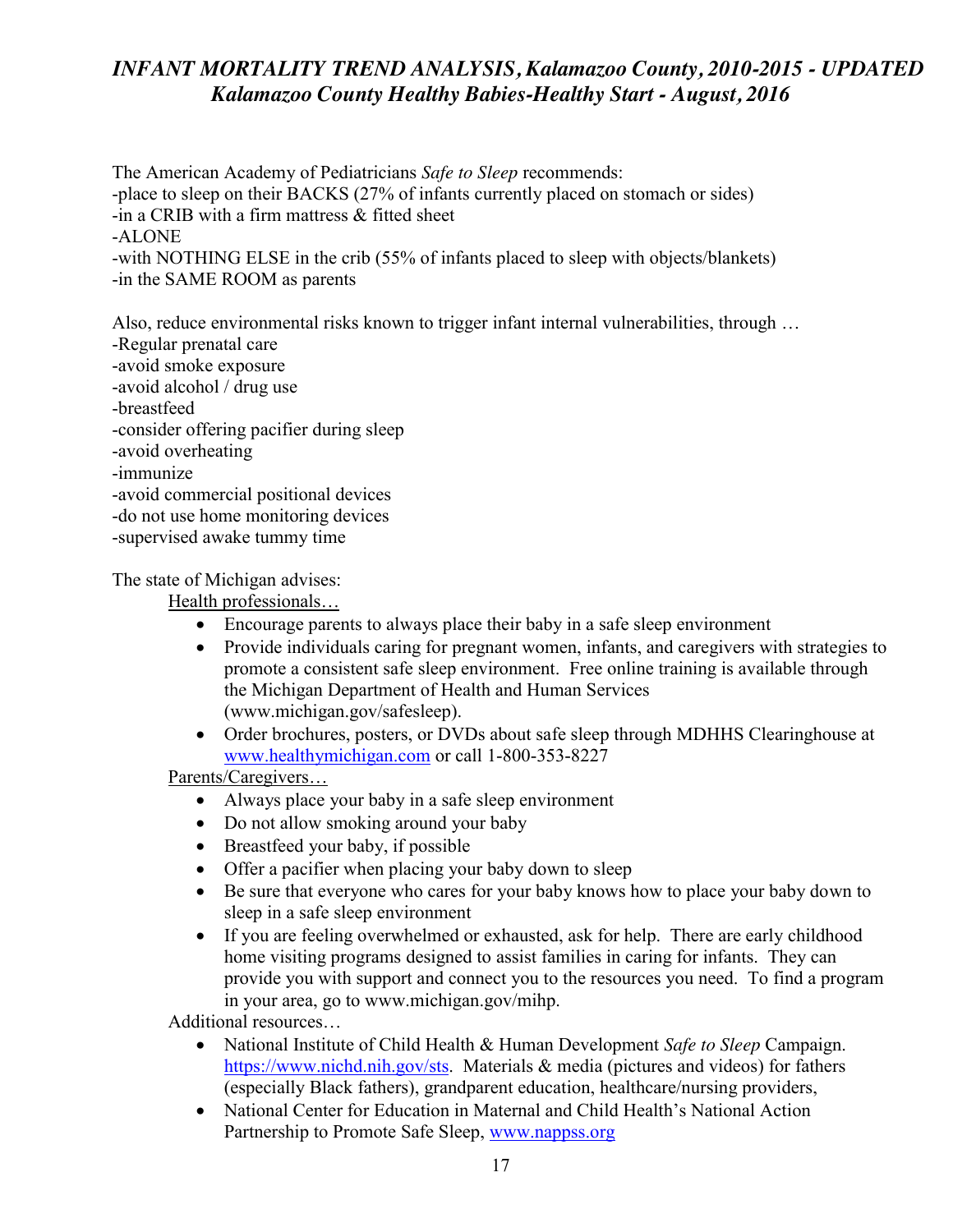• Safe Sleep section, Association of State & Territorial Health Officials, [www.astho.org/Programs/Access/Maternal-and-Child-Health/Safe-Sleep](http://www.astho.org/Programs/Access/Maternal-and-Child-Health/Safe-Sleep)

The table below summarizes the evidence available for specific programs, trainings, or other components that have been shown to effect changes related to safe-sleep:

| <b>Practice</b>                                             | <b>Description</b>                                                                                                                                                                                                                                                                                                                                                                                                                   | <b>Outcomes</b>                                                                                                                                                                                                                                                                                                            |
|-------------------------------------------------------------|--------------------------------------------------------------------------------------------------------------------------------------------------------------------------------------------------------------------------------------------------------------------------------------------------------------------------------------------------------------------------------------------------------------------------------------|----------------------------------------------------------------------------------------------------------------------------------------------------------------------------------------------------------------------------------------------------------------------------------------------------------------------------|
| Provider Training & Safe Sleep Audits                       | Provided training and monitoring of safe<br>sleep practices in birthing hospitals in<br>county.                                                                                                                                                                                                                                                                                                                                      | Hospital audits showed supine placement<br>increased from 50% to 96%; cribs with<br>blankets decreased from 22% to 1%; cribs<br>with toys from $13\%$ to $1\%$ .                                                                                                                                                           |
| Child Care Provider Training                                | A new childcare curricula focused on child<br>care settings was evaluated with<br>unannounced observations and<br>questionnaires                                                                                                                                                                                                                                                                                                     | 3 months after the intervention exclusive<br>use of supine sleep position increased from<br>65% to 70.4% in control group and 87.8%<br>in intervention group. Childcare provider<br>awareness of AAP recommendations<br>increased from 59.7% to 64.8% in control<br>group and $80.5\%$ in intervention group. <sup>6</sup> |
| <b>Brief Education in WIC</b>                               | In local WIC program a health educator led<br>short educational interventions to discuss<br>safe sleep practices with African American<br>families as a prerequisite to obtaining food<br>vouchers                                                                                                                                                                                                                                   | Pre-training, 90% of parents co-slept, 21%<br>planned to bed share, and 57.7% placed<br>infant supine. After intervention, 85.3%<br>planned to use supine position.                                                                                                                                                        |
| Church-based health educators                               | Project recruited peer health educators from<br>African American churches to demonstrate<br>safe sleep messages at church events and at<br>a caregiver service centers.                                                                                                                                                                                                                                                              | Increased delivery of safe sleep messages<br>by trusted, culturally concordant<br>messengers                                                                                                                                                                                                                               |
| Grandmother-focused media campaign                          | Developed a series of media messages and<br>training materials with a focus on<br>grandmothers. Approach not only to inform<br>grandmothers but to support parents' sense<br>of self-efficacy                                                                                                                                                                                                                                        | The overall campaign of which this was a<br>part resulted in a increase on PRAMS data<br>of supine sleeping from 43% to 76% over 5<br>years                                                                                                                                                                                |
| School-based campaign targeting<br>pregnant/parenting teens | Project worked with high schools for<br>pregnant/parenting teens, using discussion<br>and peer interaction that respected parents'<br>power to make their own decisions about<br>safe sleep                                                                                                                                                                                                                                          | Changed policy and implementation in<br>schools' childcare settings, safe sleep<br>messages integrated into various<br>lessons/classroom discussions.                                                                                                                                                                      |
| Black sorority-based health educators                       | African American sororities trained<br>members for their chapters and communities<br>about rates of SUID in their communities<br>and safe sleep                                                                                                                                                                                                                                                                                      | Sorority chapters have websites and<br>Facebook accounts to promote safe sleep;<br>chapters leveraged funding from NICHD<br>grants to host 22 safety showers for at-risk<br>pregnant women.                                                                                                                                |
| Community education targeting family $\&$<br>caregivers     | Provided SIDS risk reduction education to<br>largely black neighborhoods in Chicago.<br>Education for family members and<br>caregivers took place at community sites                                                                                                                                                                                                                                                                 | Increases in knowledge and reported use of<br>some safe sleep practices from a pre to post<br>survey within the community.                                                                                                                                                                                                 |
| Public Health-based provider network<br>campaign            | Trained community partners<br>(Childcare, disability services, schools,<br>early intervention, home visitors, literacy<br>organizations, parent support organizations,<br>faith-based organizations, coroner's office,<br>and Department of Social Services) to talk<br>with families to help assess caregivers safe<br>sleep knowledge and practices and refer<br>caregivers for education or for eligibility for<br>a pack n play. | Partners check in with families over the<br>course of the first year. The program<br>reports that all babies involved in the<br>program survived to their first birthdays                                                                                                                                                  |
| Reducing second-hand smoke                                  | Stricter state-level regulations on smoking,<br>higher cigarette prices and taxes                                                                                                                                                                                                                                                                                                                                                    | State-level reductions in SIDS<br>cases.                                                                                                                                                                                                                                                                                   |